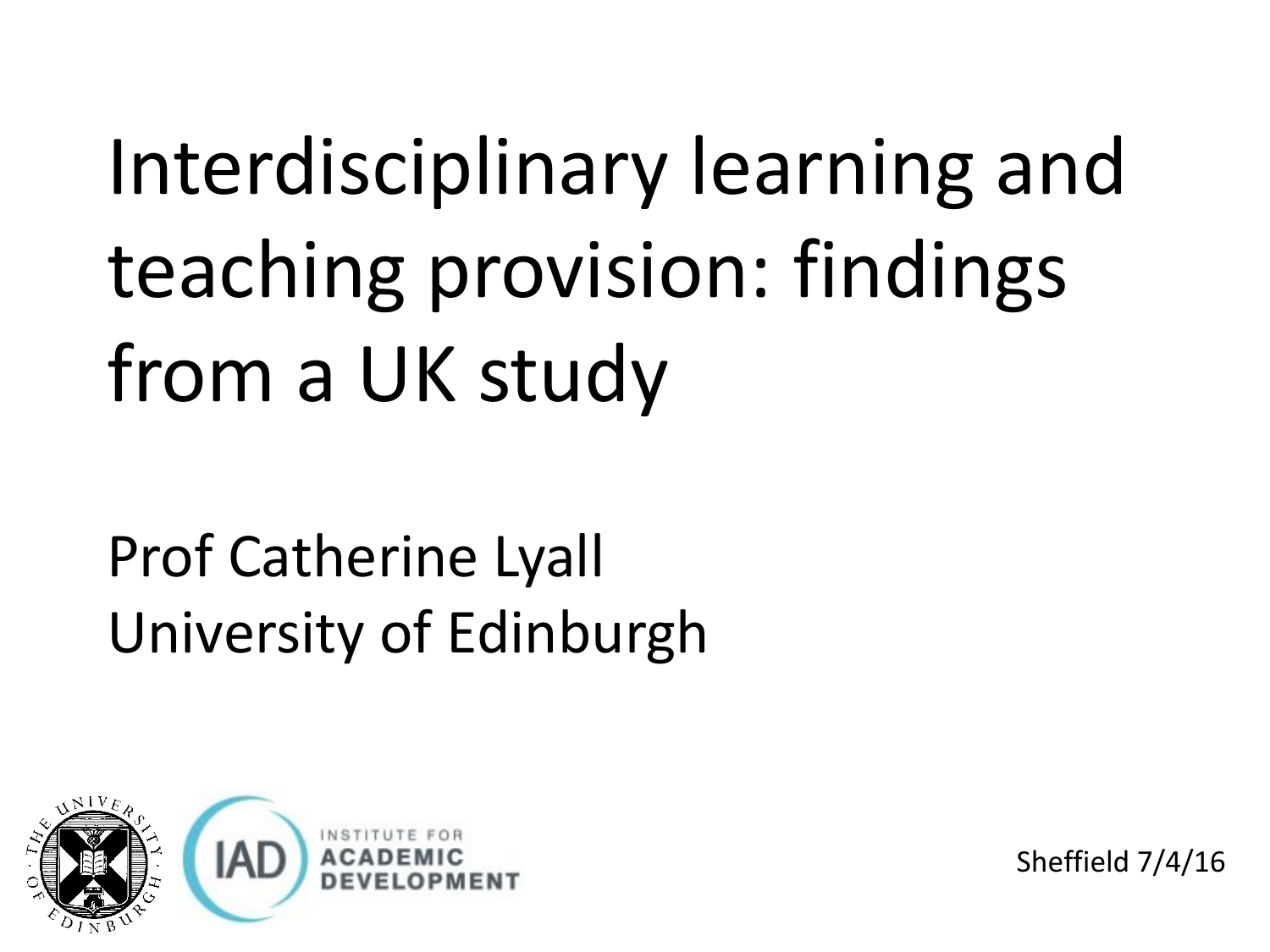### Outline

- 1. Background and remit
- 2. What we learned from the literature
- 3. What we learned from data gathering
- 4. What we reported back on
- 5. Some prompts for discussion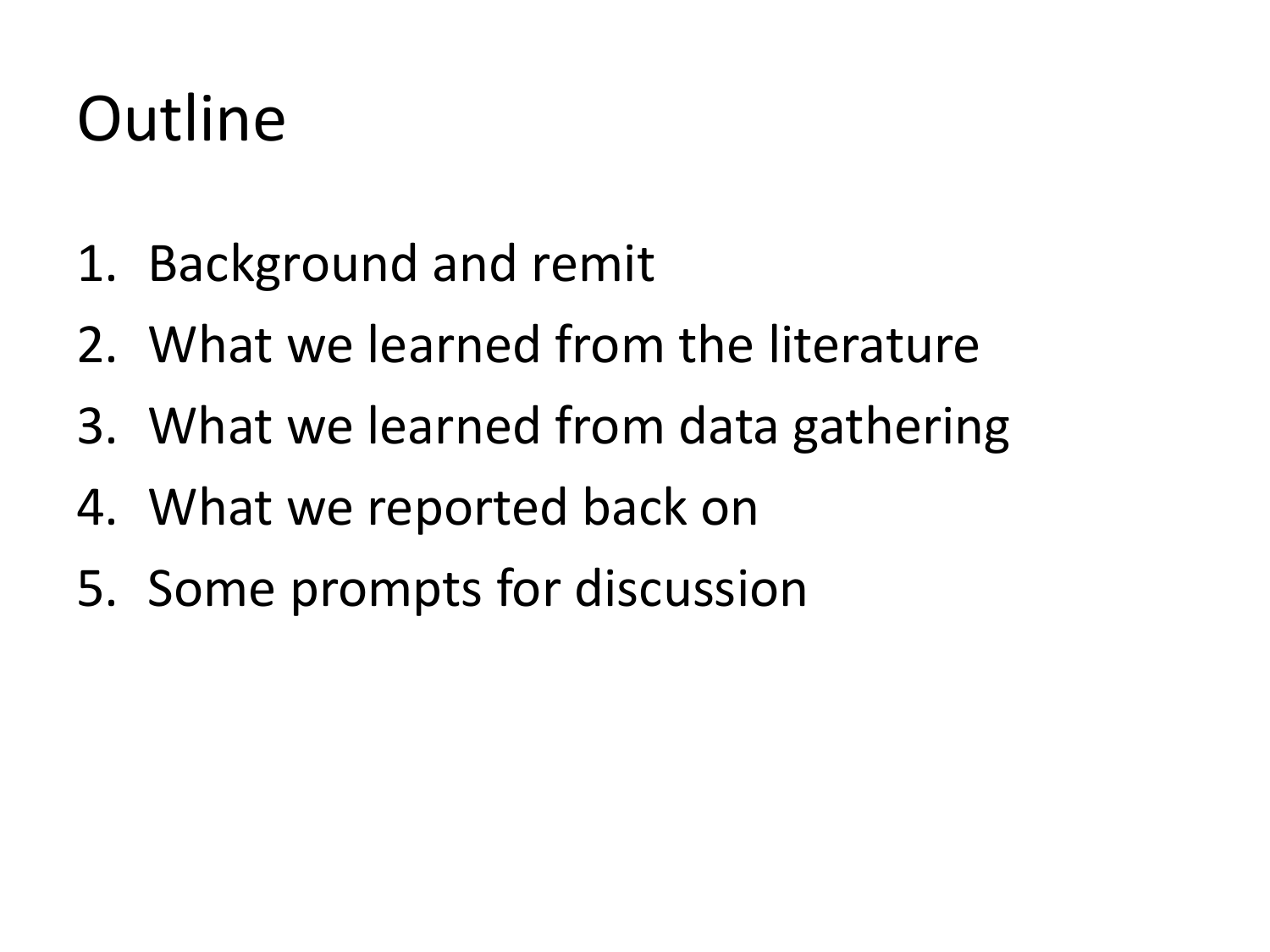#### Acknowledgements

Project team: Laura Meagher Ann Kettle Justyna Bandola

- Advisers: Sian Bayne Jens Dolin Paul Hibbert Katrine Lindvig Morven Shearer
- Sponsors: Higher Education Academy Institute for Academic Development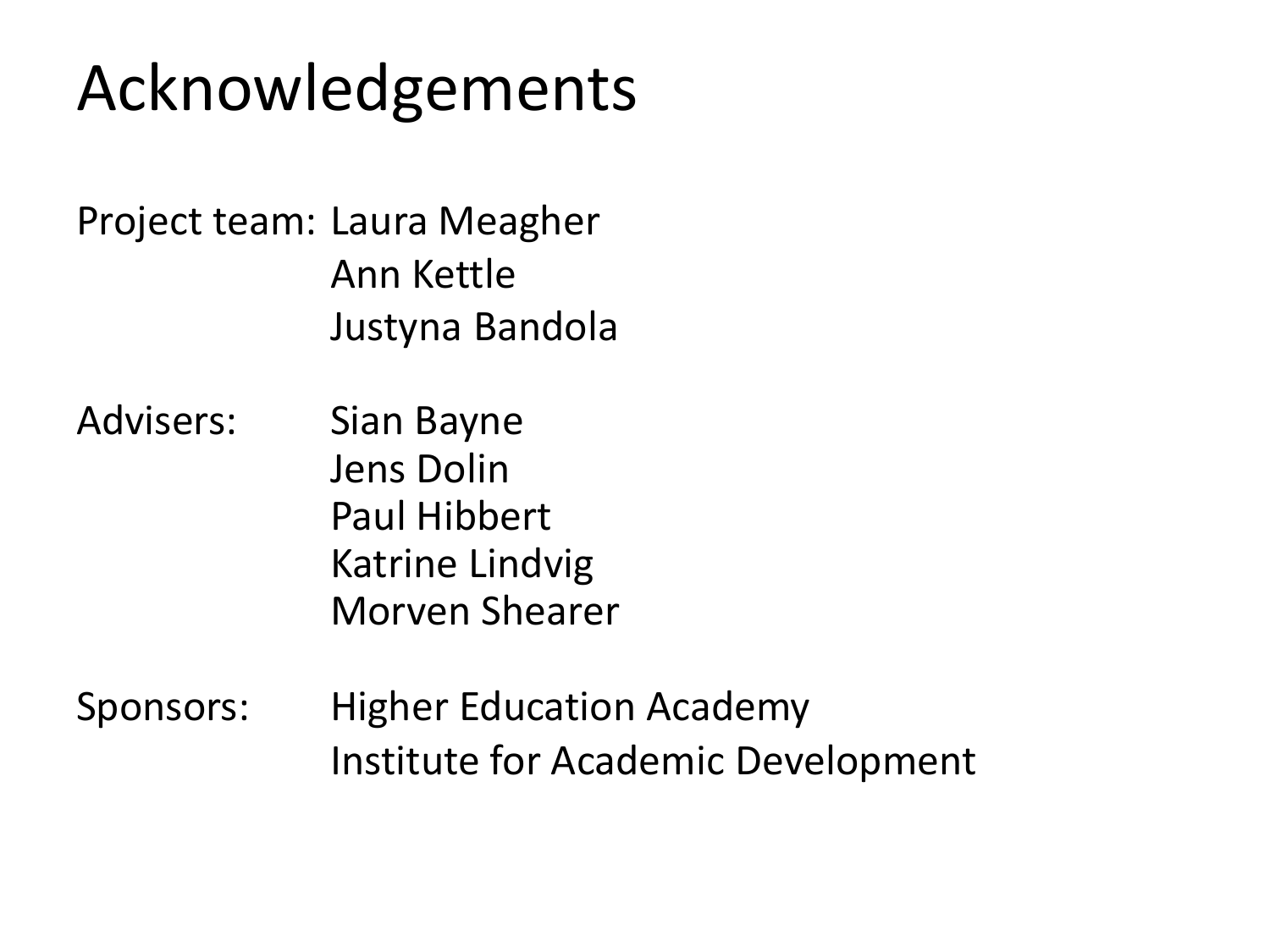#### A personal interdisciplinary journey

'An essential guide for researchers and research managers in how to do interdisciplinary projects'

#### Interdisciplinary Research Journeys

Catherine Lyall, Ann Bruce, Joyce Tait, Laura Meagher



Philip Lowe, Director of the UK Research Councils'

Rural Economy and Land-Use Programme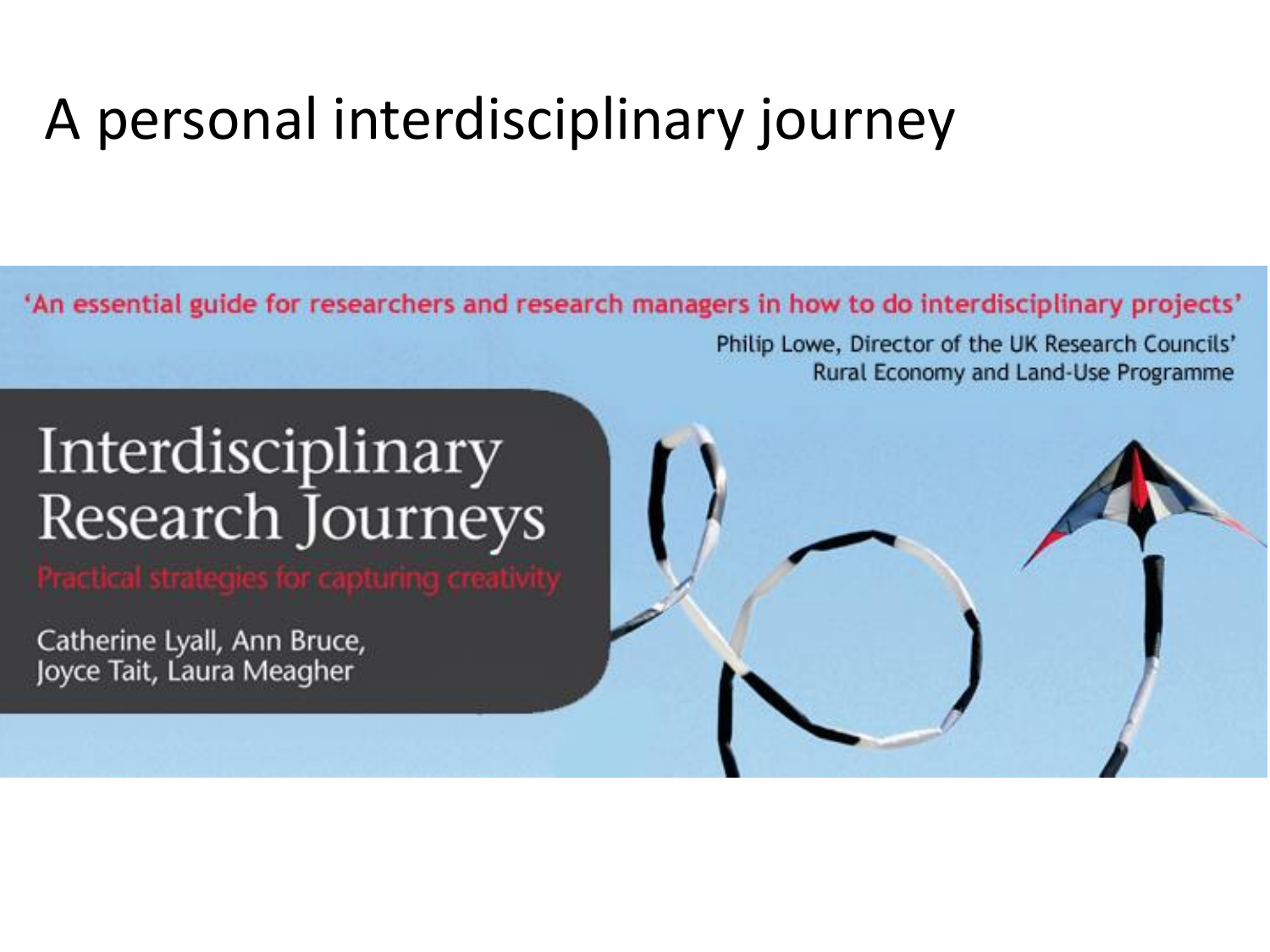## Contract with HEA

- Provide a literature review of interdisciplinary provision (national and international perspective)
- Map scale and type of current interdisciplinary provision; classify different forms; identify UK plans for future – expansion, steady state or reduction



TRANSFORMING TEACHING INSPIRING I FARNINI

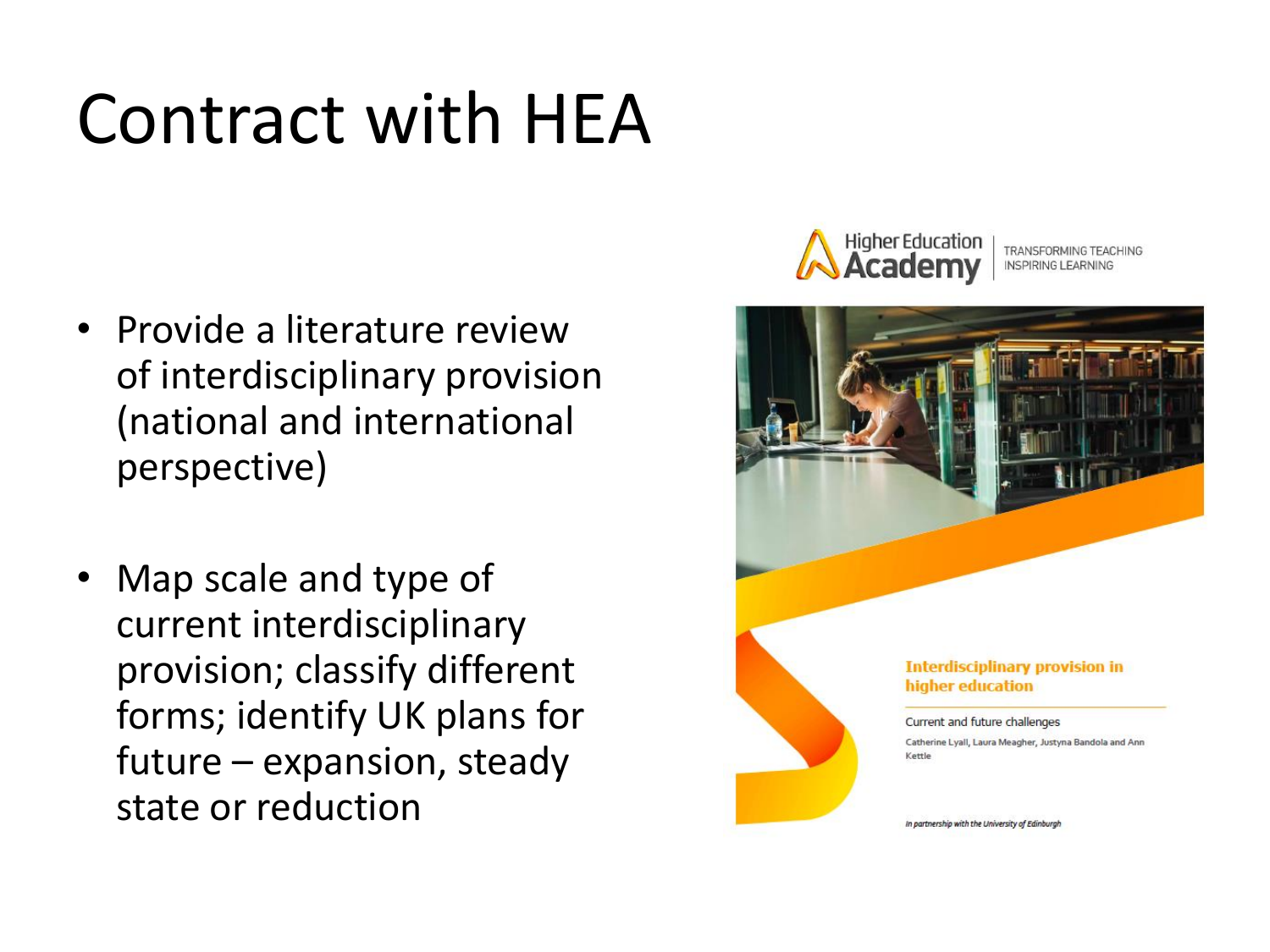## HEA's key research questions

- 1. What are the **pedagogies** that are likely to provide distinctive opportunities for interdisciplinarity?
- 2. What are the key elements of **effective practice** that are identified within the literature?
- 3. What are the **principles supporting interdisciplinarity** in undergraduate and postgraduate taught education?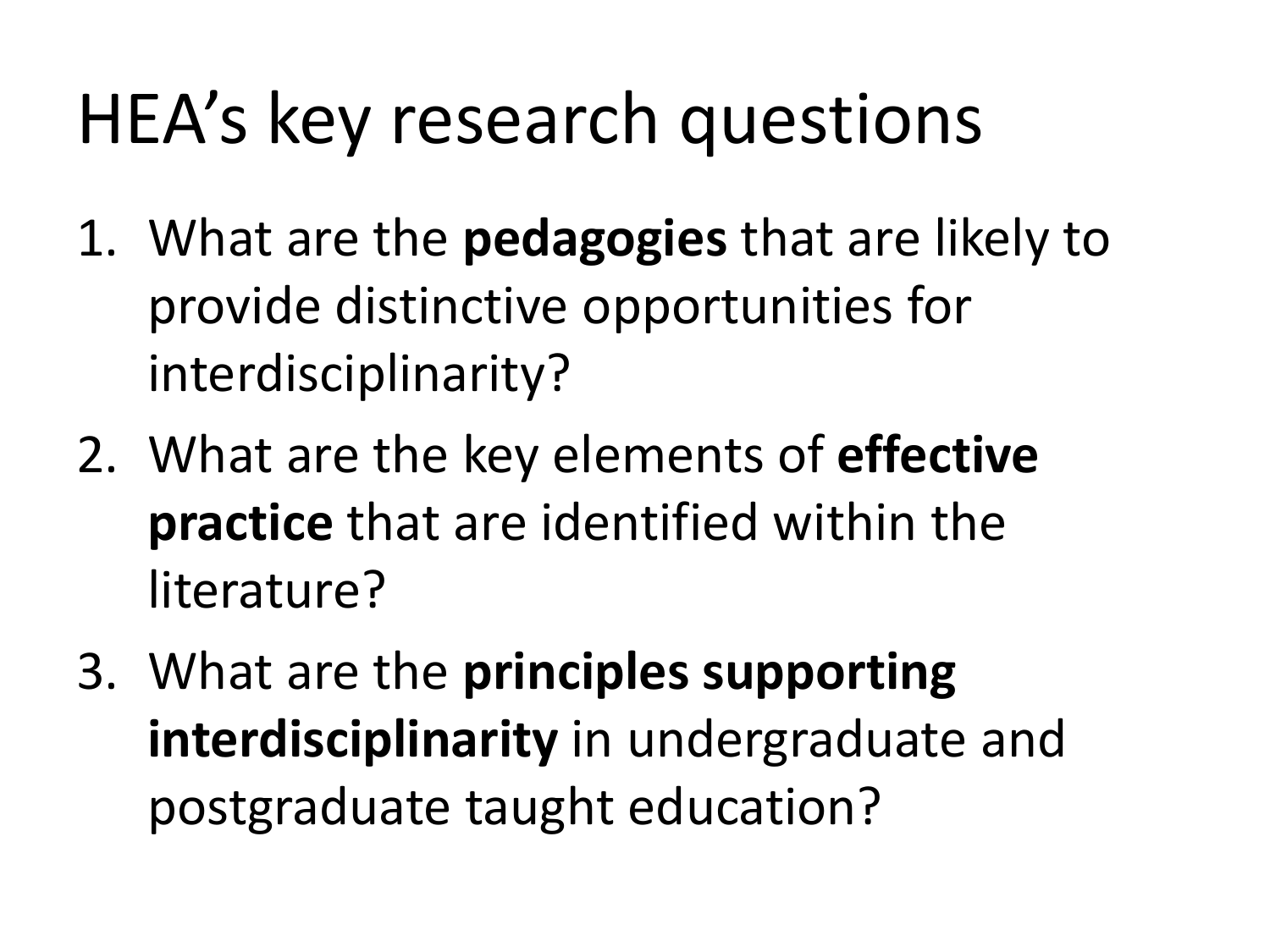#### Deliverables

- 1. a **review of the literature** about the effectiveness of interdisciplinary provision and the pedagogies which provide distinctive opportunities for interdisciplinarity
- 2. the **results of a survey** indicating the scale of interdisciplinary provision and a **typology** of different approaches to interdisciplinarity
- **3. case studies** of effective approaches to promoting, evaluating and sustaining interdisciplinarity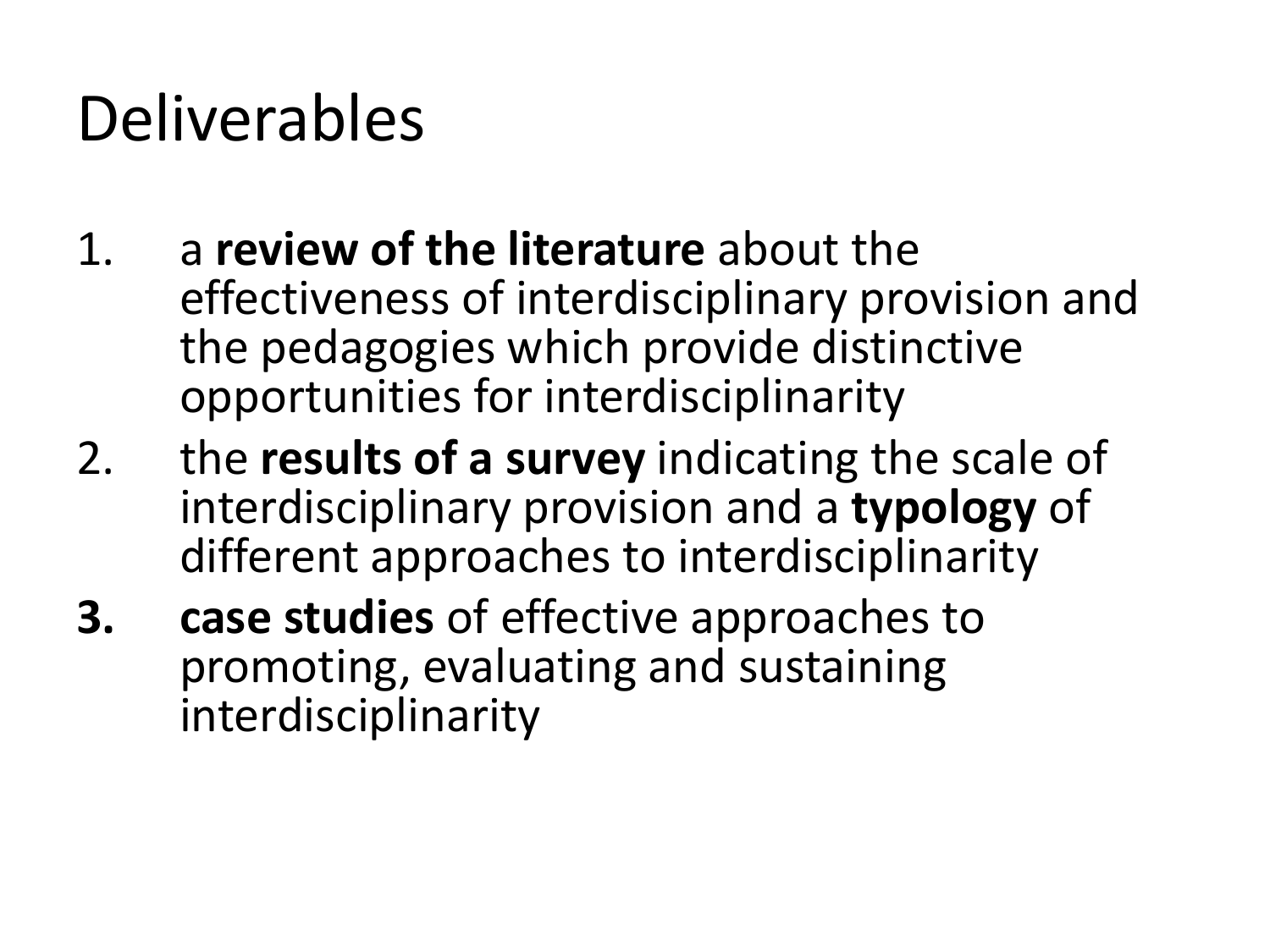### Methodology

#### $\diamond$  literature review

pedagogy related to interdisciplinarity, including international good practice

#### ❖ document analysis

sample of ID (sustainability; international development; social dimensions of health; games design; and culture); UCAS search for related UG and PGT courses; sample of 150 contacts

#### on-line surveys (1) directors of these ID programmes (2) Pro-VC overview (3) online JISC communities

scale &type of current ID provision; future plans; opportunity for some 'snowball' sampling

#### **❖** semi-structured interviews

17 (two-thirds programme directors) from different types of institutions

#### ❖ case studies

selected purposively to illustrate a range of types of ID offerings at different sorts of institutions and the processes of programme development

#### international dimension and 'critical friend'

University of Copenhagen study of pedagogical issues from ID 'experiments' at UC

#### ❖ integrative analysis and reporting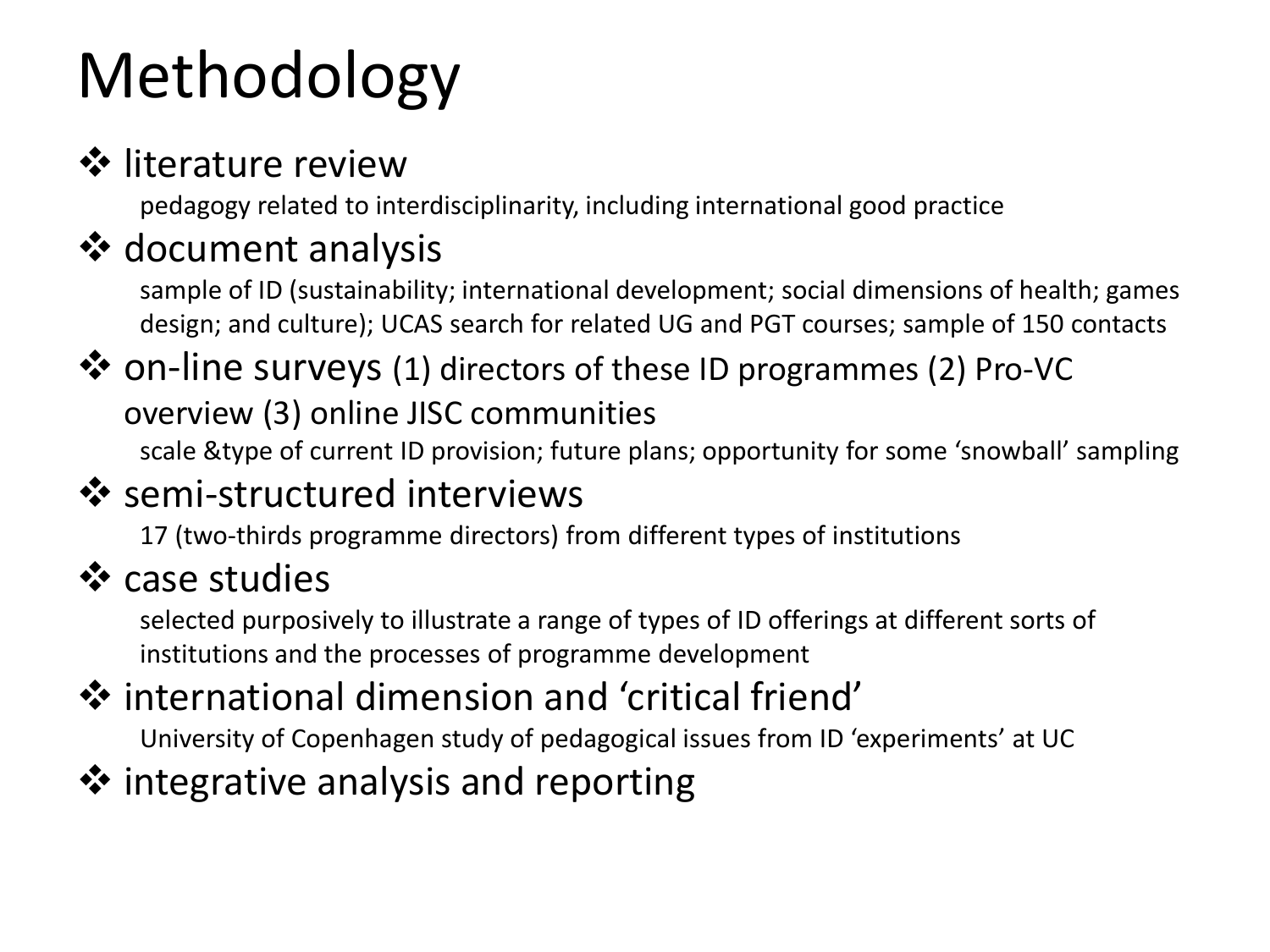### Themes identified in the literature

- 1. Case studies presenting implementation of interdisciplinary teaching projects
- 2. Teaching strategies aimed at specific fields (e.g. medical sciences, law and engineering)
- 3. Outcomes and challenges of interdisciplinary education
- 4. Broader context of interdisciplinarity e.g. sociocultural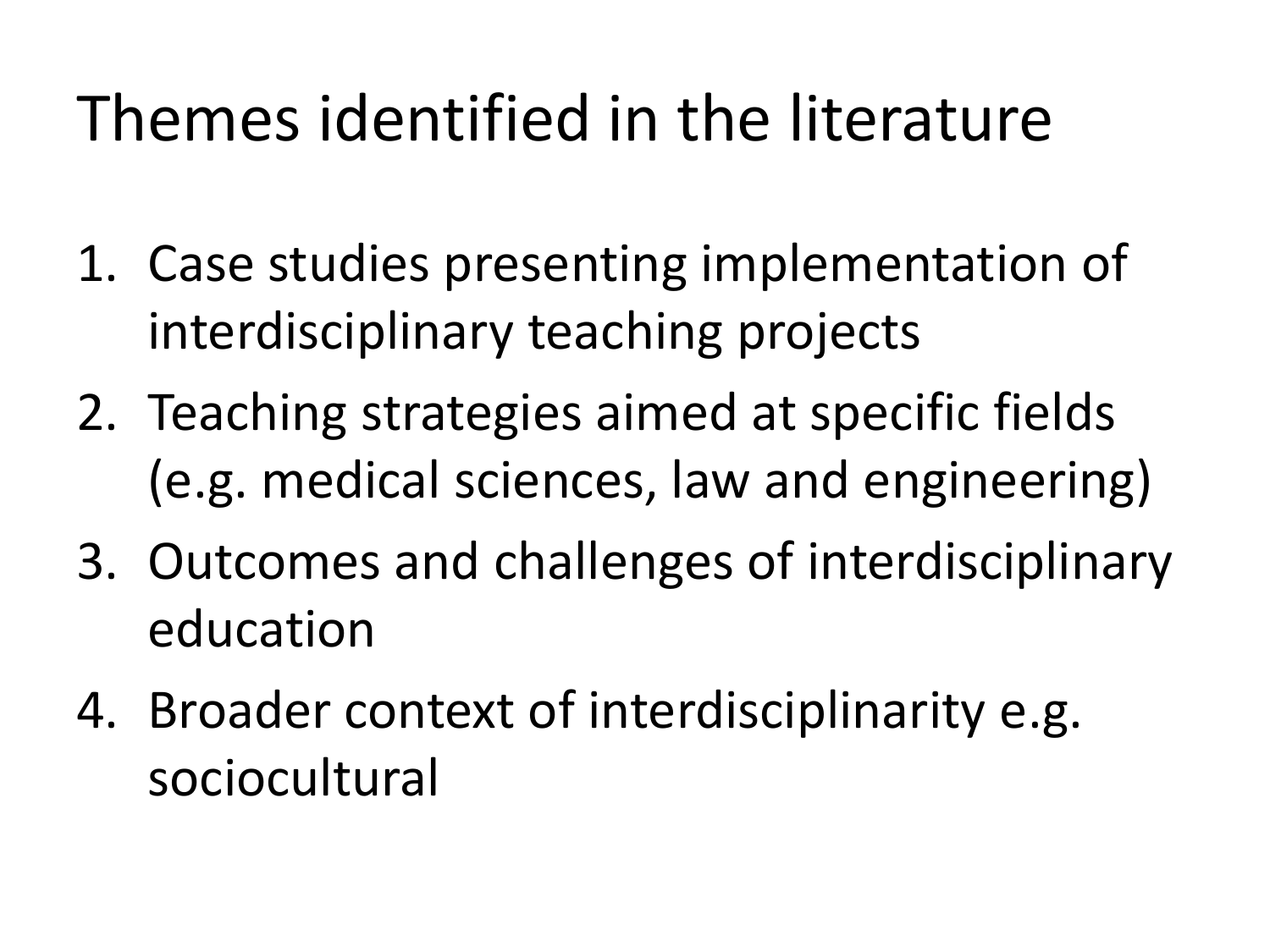### Drivers identified in literature

- 1. Individual-level personal connections between academics
- 2. University-level such as university strategy, university regulation regarding specific courses
- 3. External drivers
	- requirements of professional bodies
	- availability of funding e.g. US NSF IGERT
	- international initiatives e.g. Education for Sustainable Development by UNESCO
- 4. Trends in education and workforce
- 5. Nature or evolution of the discipline, e.g. neuroscience, synthetic biology, law, environmental studies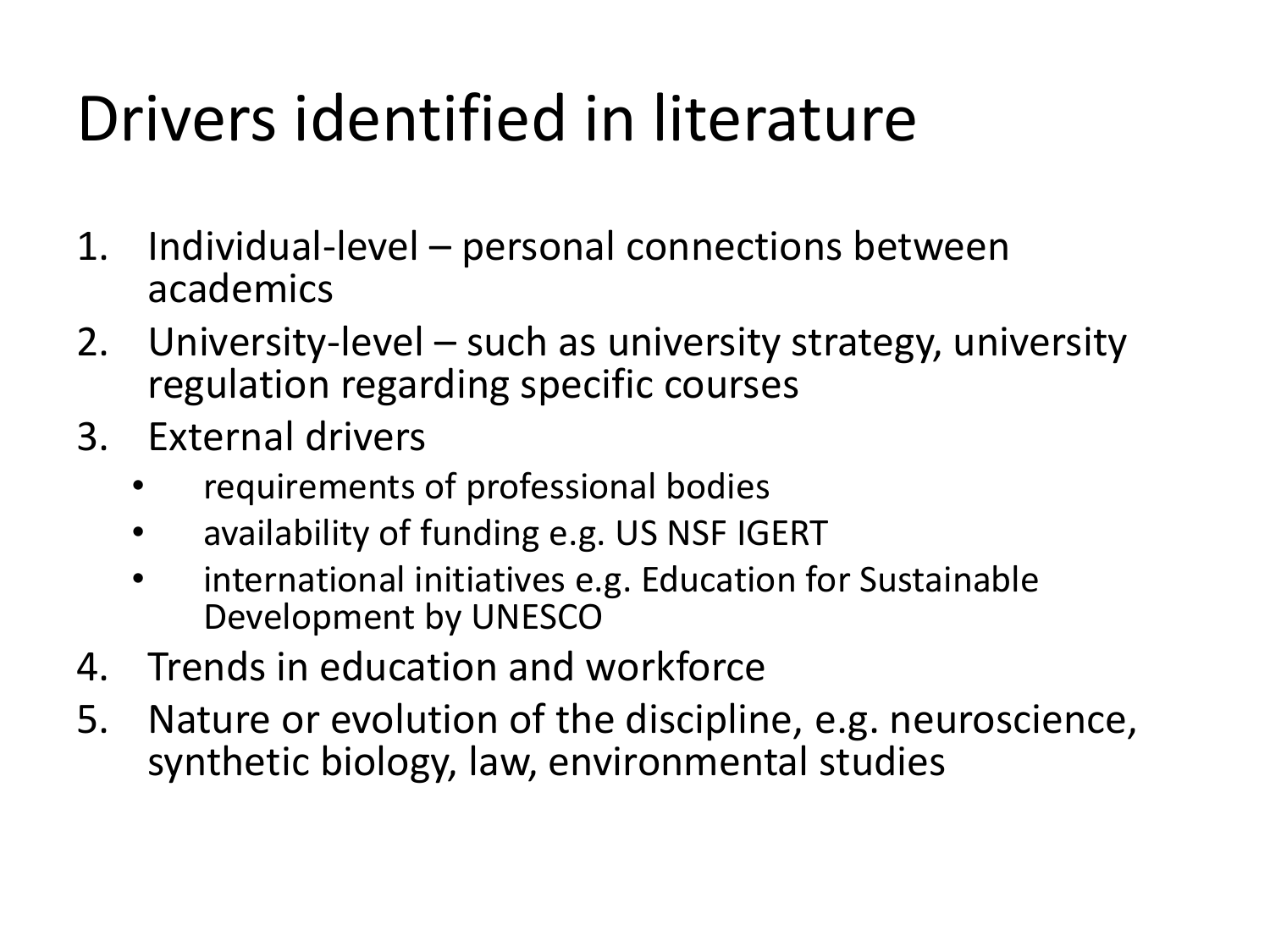### Arguments for ID teaching

- 1. Educational benefits the ability to critically assess one's stand by viewing it from another discipline's point of view
- 2. The reality of modern workplace requiring multi-professional team work
- 3. The global challenges (global warming, pandemics, international crime, migration, etc.) requiring critical thinking and holistic approaches

#### *Woods, 2006*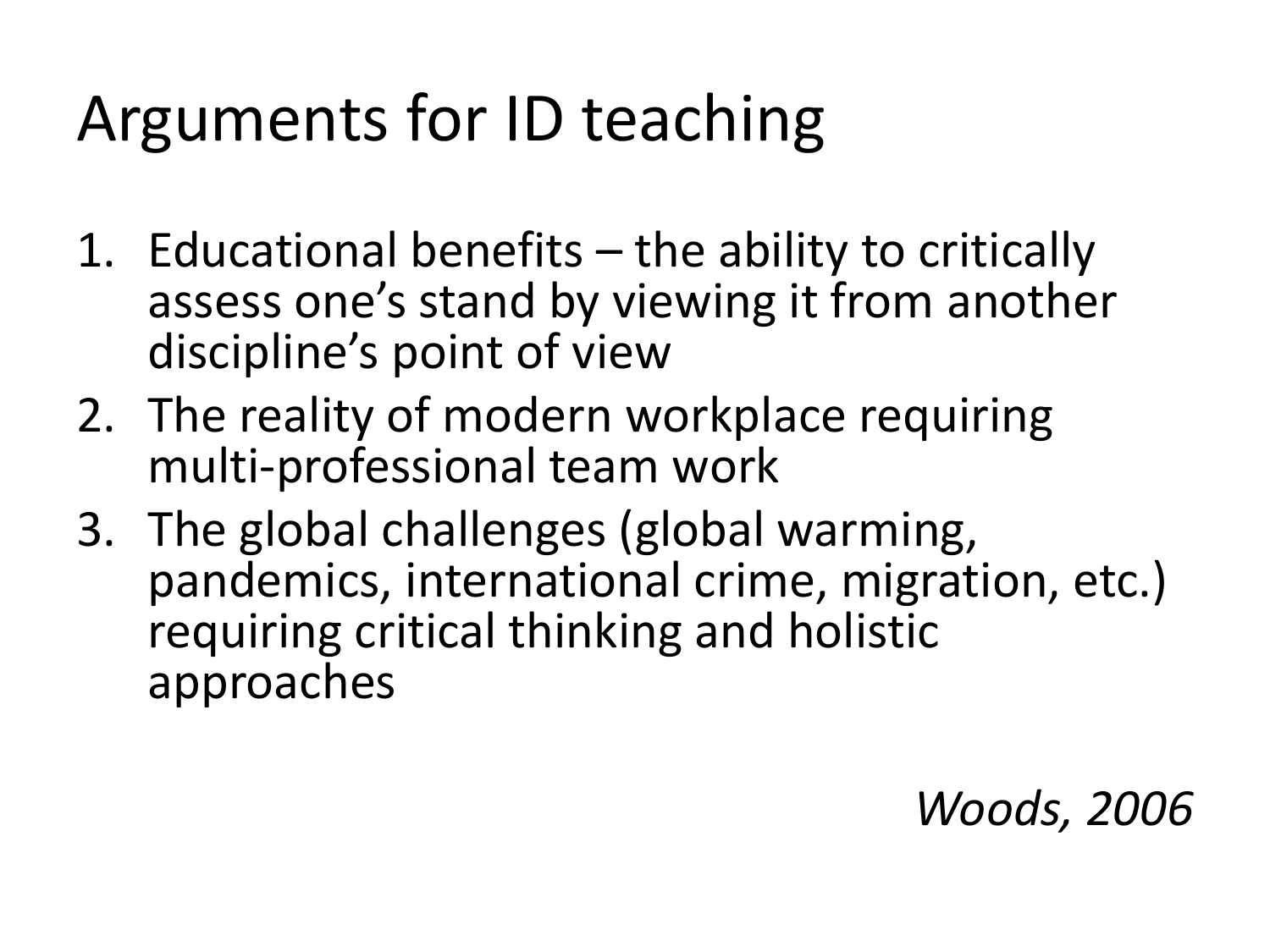### Scale and locus of provision

• Interdisciplinary programmes and courses most commonly (but not exclusively) at PGT level or senior UG years

- Scale of ID provision quite broad:
	- single workshops and courses
	- UG degree programmes
	- Master's and PhD programmes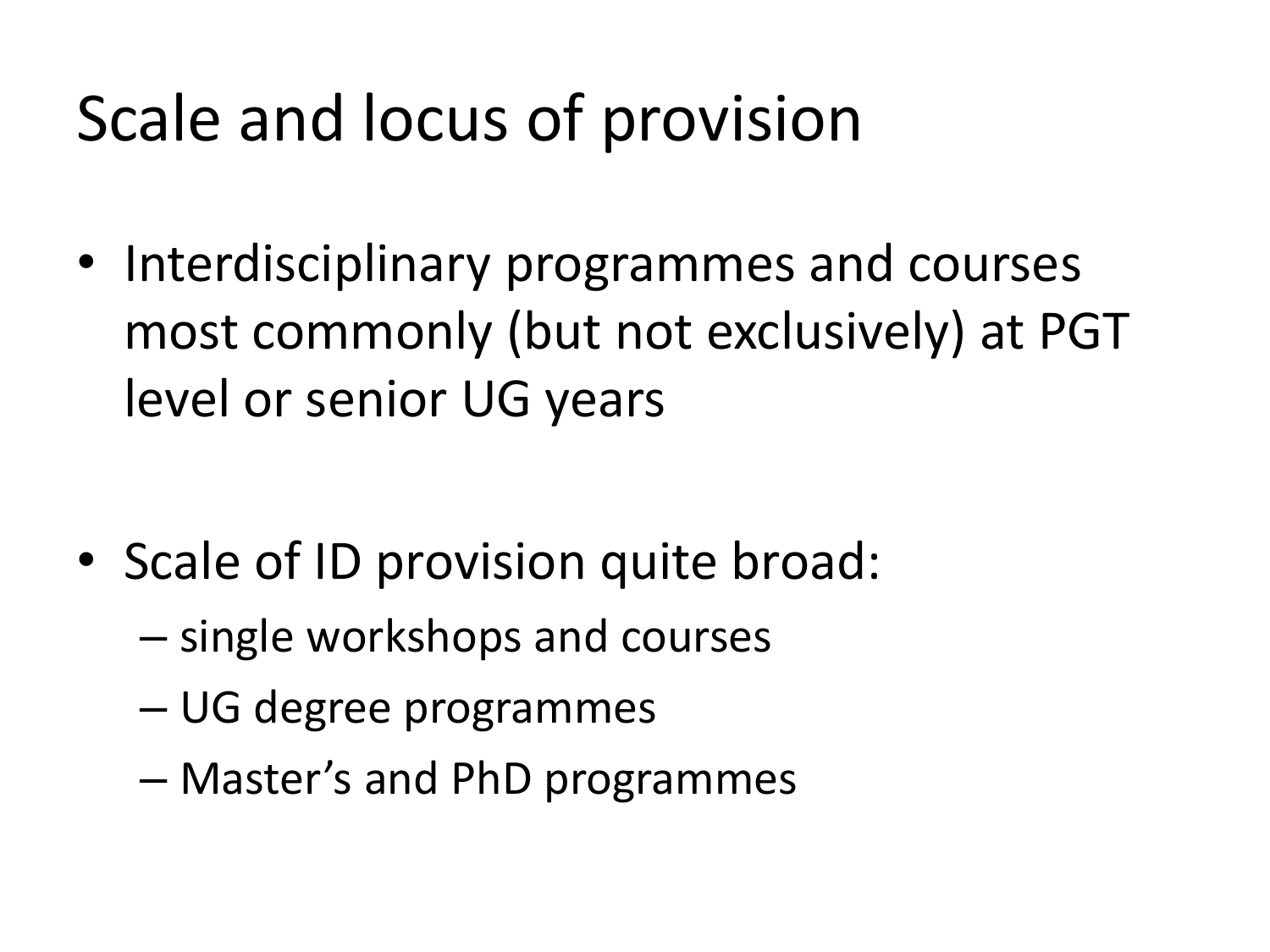## Surveys

- Two on-line surveys
	- 'ProVCs', invited by HEA
	- Directors of programmes
		- sustainability; international development; social dimensions of health; games design; and culture
		- only 12% response rate
- Shorter surveys: HEA Conference attendees, SEDA, Interdisciplinary Curriculum Group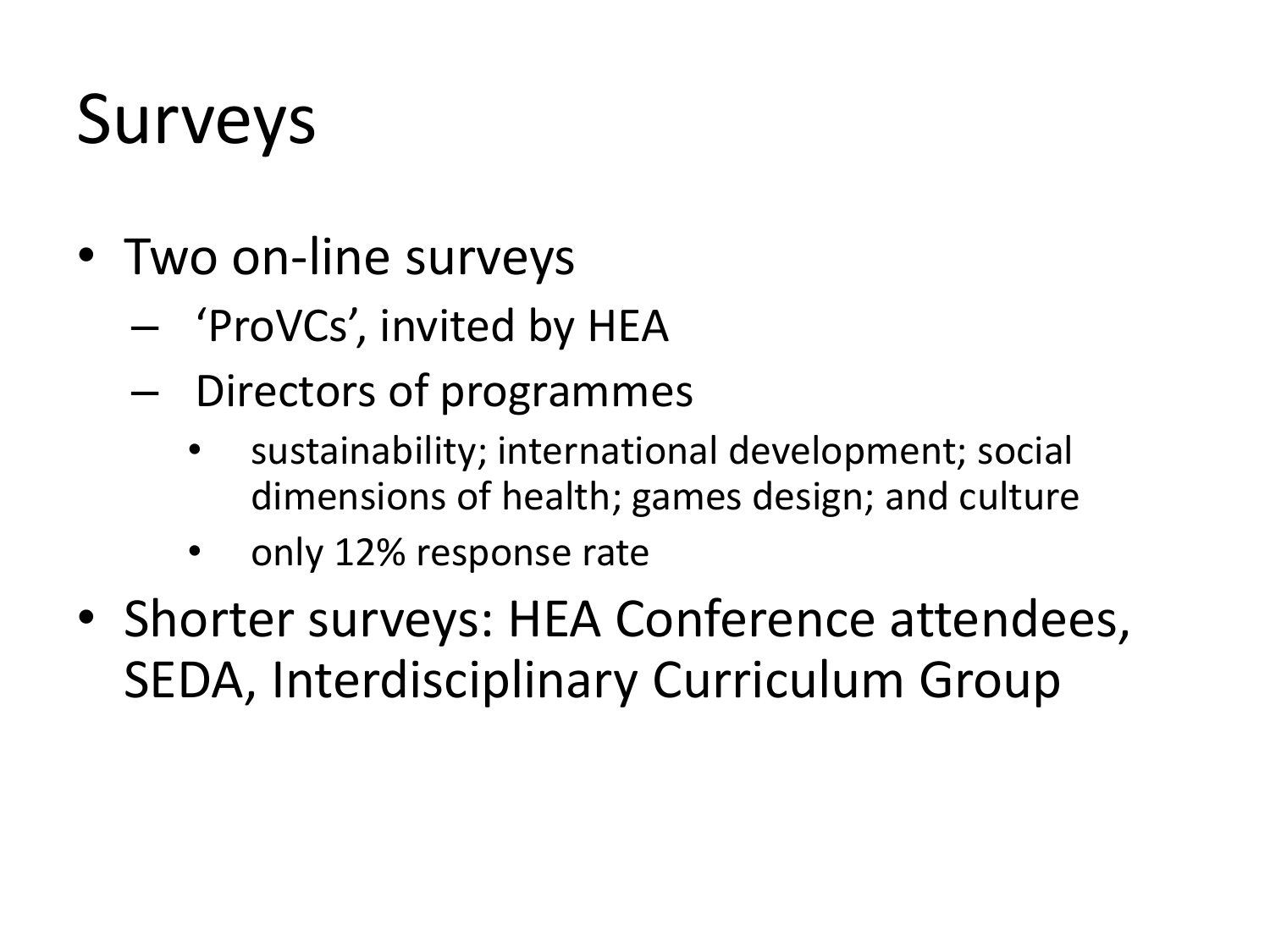#### Over the past 5 years, do you think that ID courses or programmes have:



N=113, % of the respondents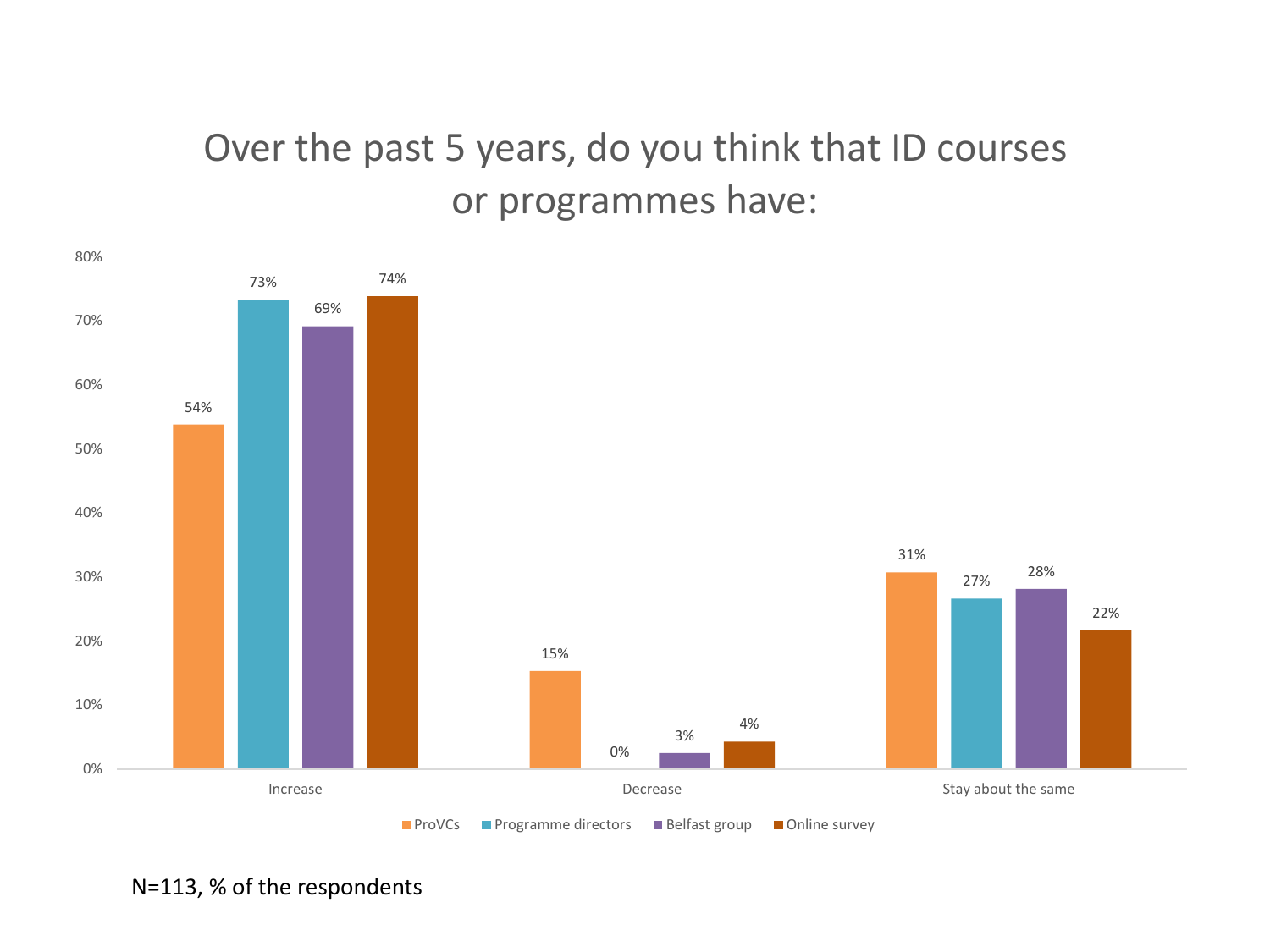In the next 5 years, do you think they will



N=113, % of the respondents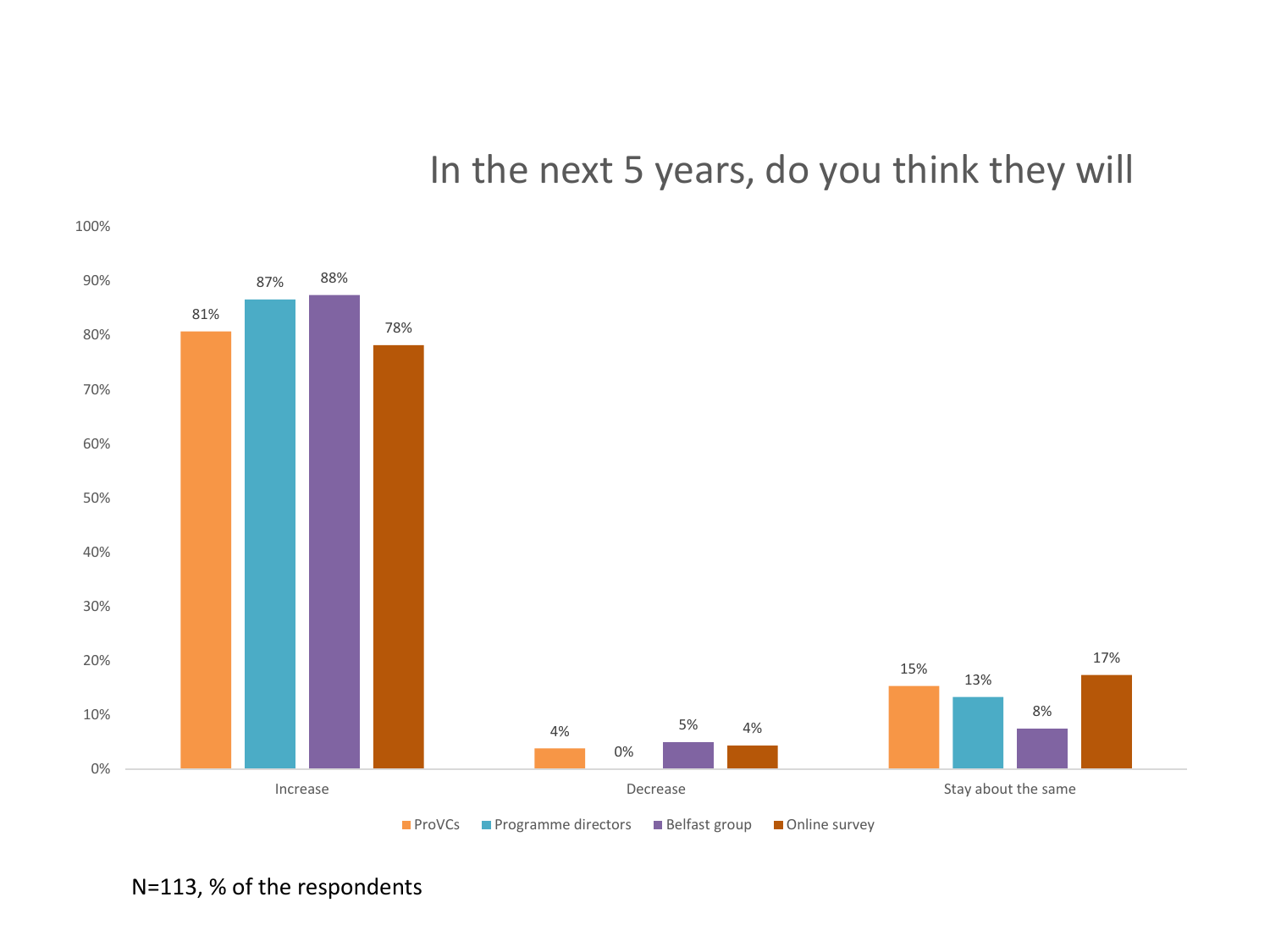ID education is a 'live' topic in the UK:

- more ID undergraduate programmes
- more ID taught postgrad programmes

But different views on what is driving this:

- professional needs and employability (university leaders)
- alignment with complex societal issues and the interests of individual academics (university teachers)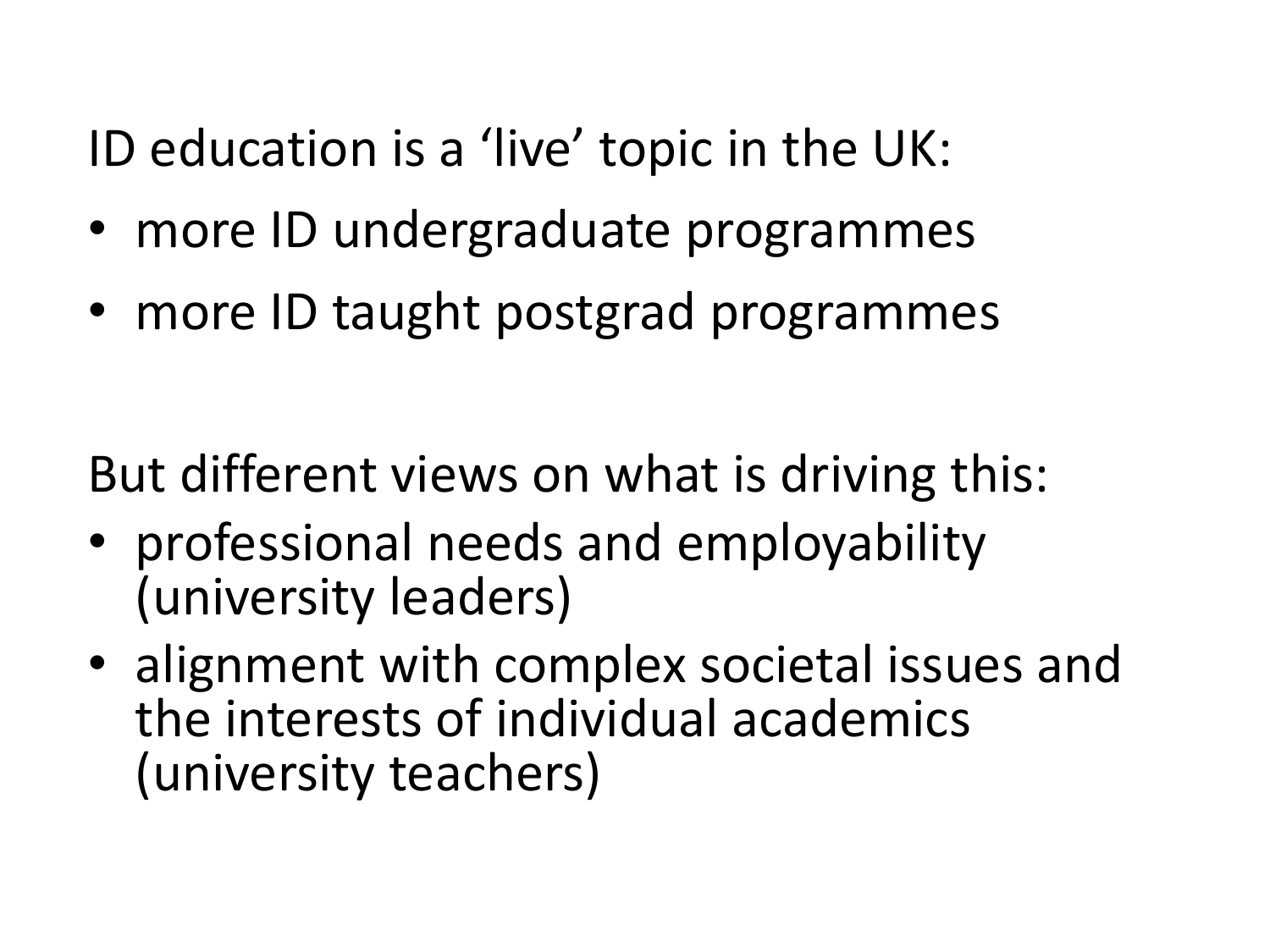## Degree of integration

Q: Is interdisciplinary provision actually *an aggregate of different pre-existing modules from different courses, with only one or two new modules tailored to be integrative*?

More agreement from university leaders than from programme directors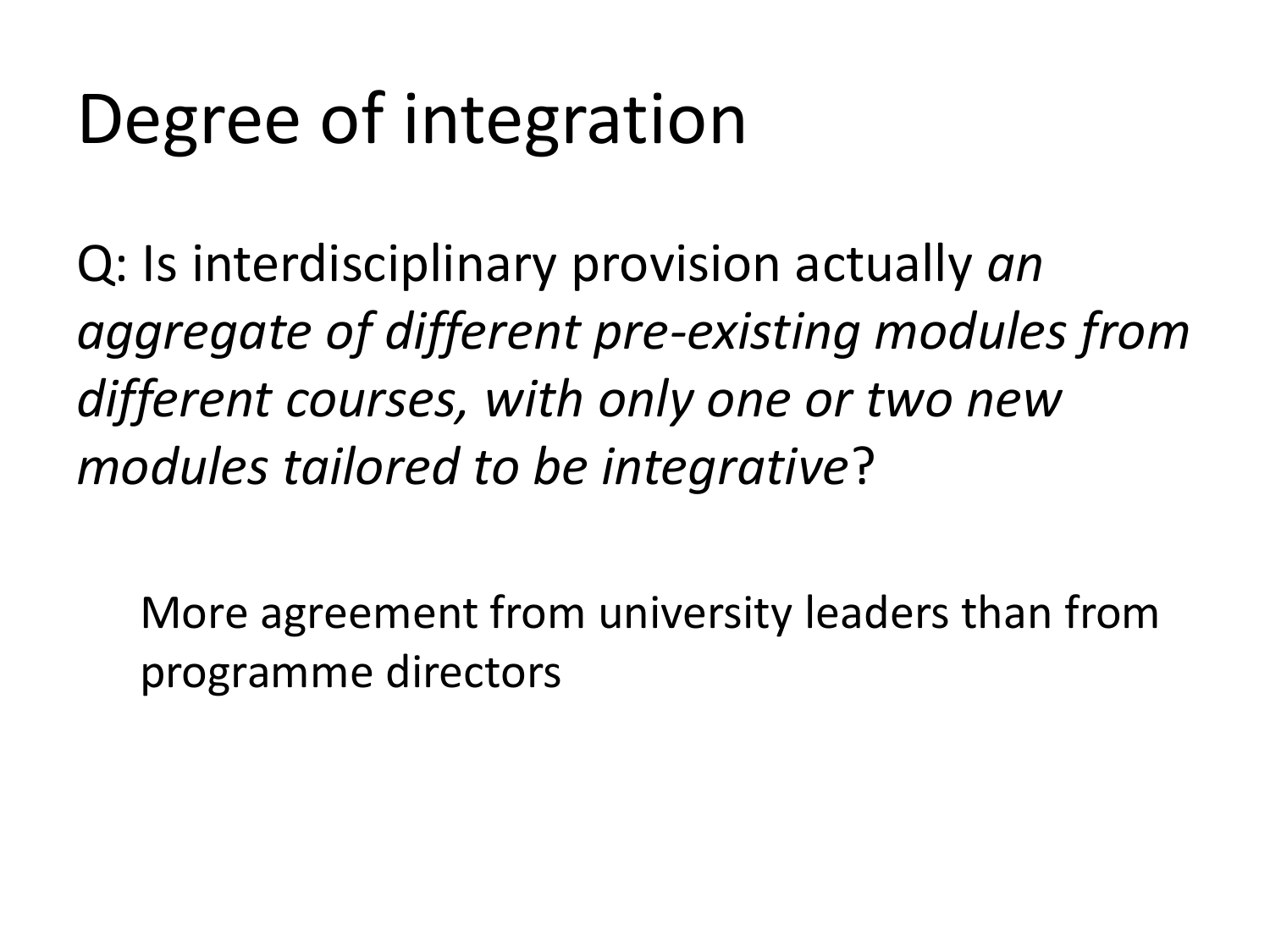## Staff development

Strong agreement with *helpful to have access to a body of good practice in ID provision*

But responses showed little support for ID teaching in current staff development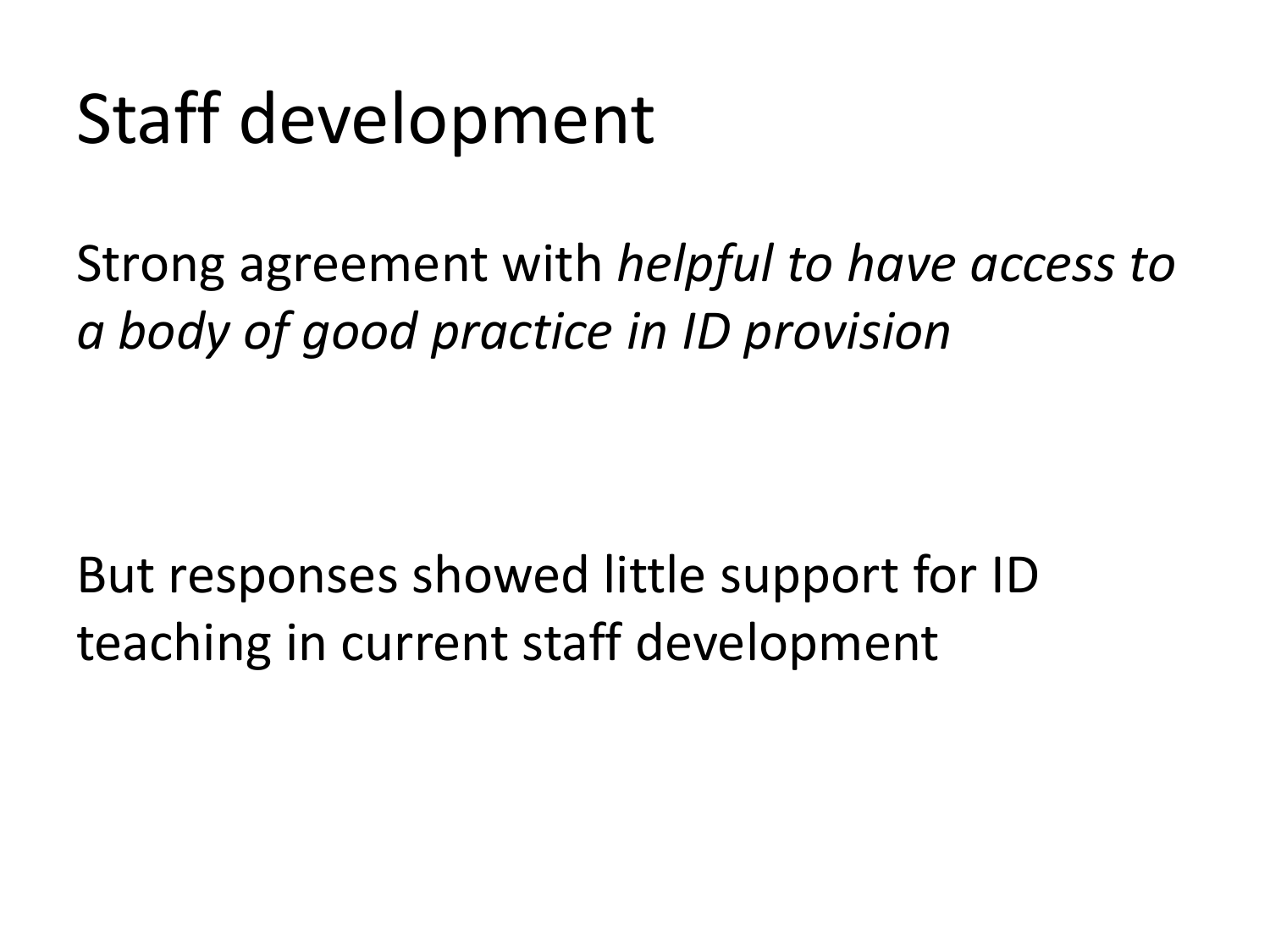# Challenges

- **Cultural change**
	- comfort zones, 'silo mentality', institutional structures & incentives, understanding of interdisciplinarity

#### • **Assessment**

– difficult to identify external examiners

#### • **Administrative barriers**

- teaching credit, finances, timetabling
- Interdisciplinary integration takes **effort**
	- bringing together fields, staff members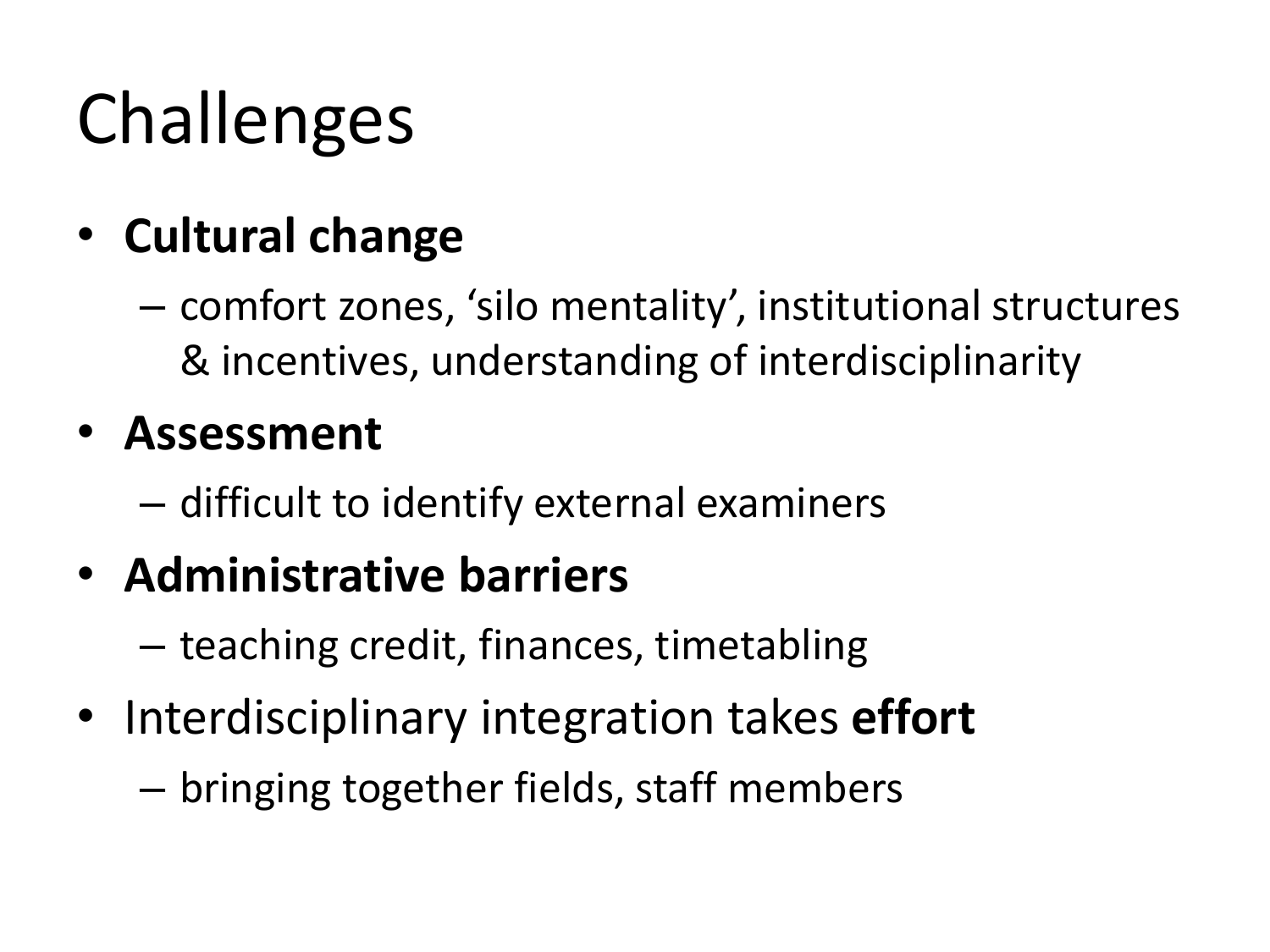## Interdisciplinary pioneers

Individuals who develop interdisciplinary provision are pioneering champions often working against the status quo:

*"There is a small group of (academics) who are the innovators, who think interdisciplinarity is exciting, ….really devoted to undergraduate students and think interdisciplinarity is a part of their education"* (ProgDir interviewee)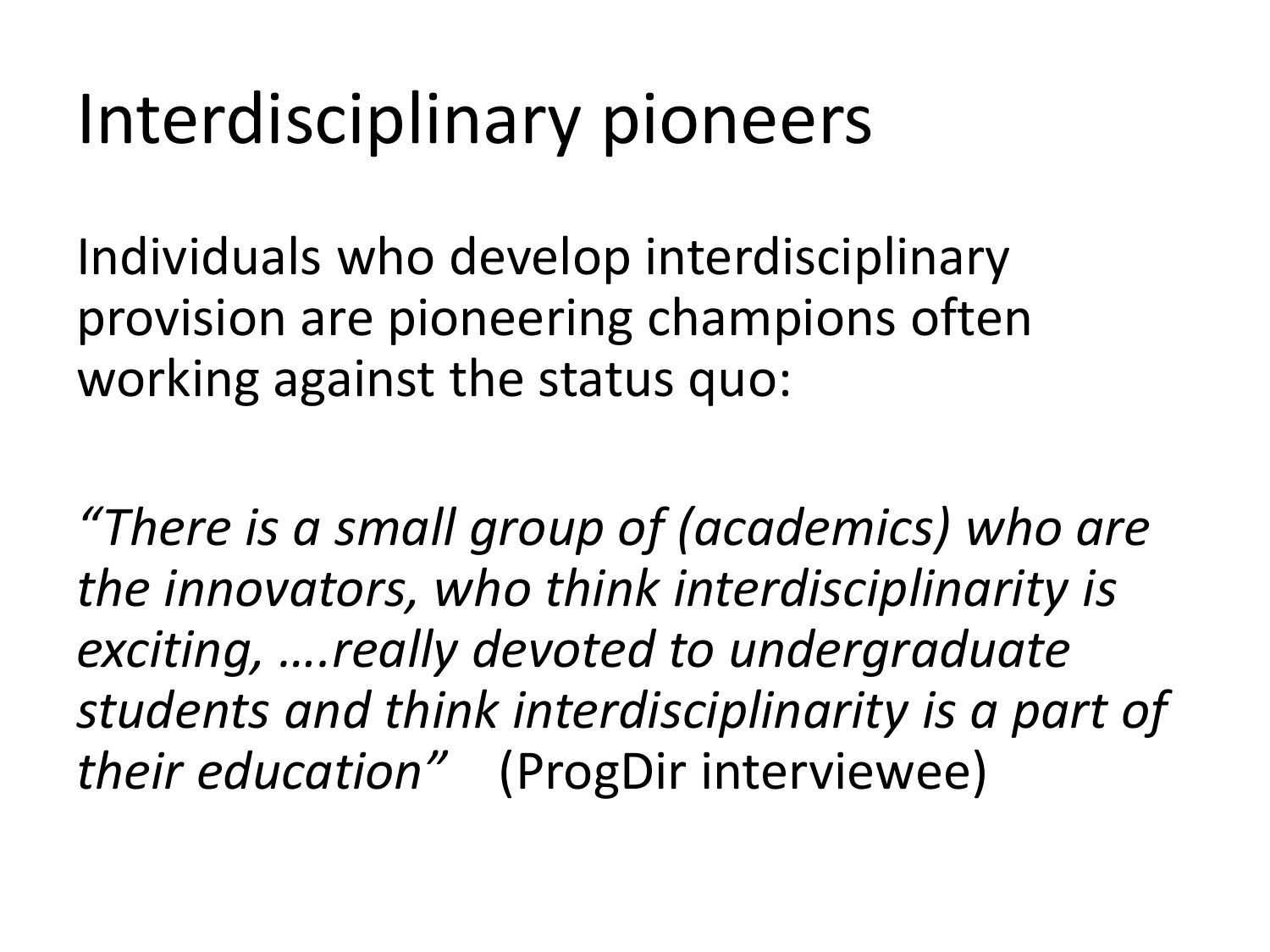### Conservatism?

- Demand, or not?
	- parents?
	- employers?
	- university management?

#### *'I was thinking more, we'd like to be just behind the wave'*

(Dean, quoted by ProgDir interviewee)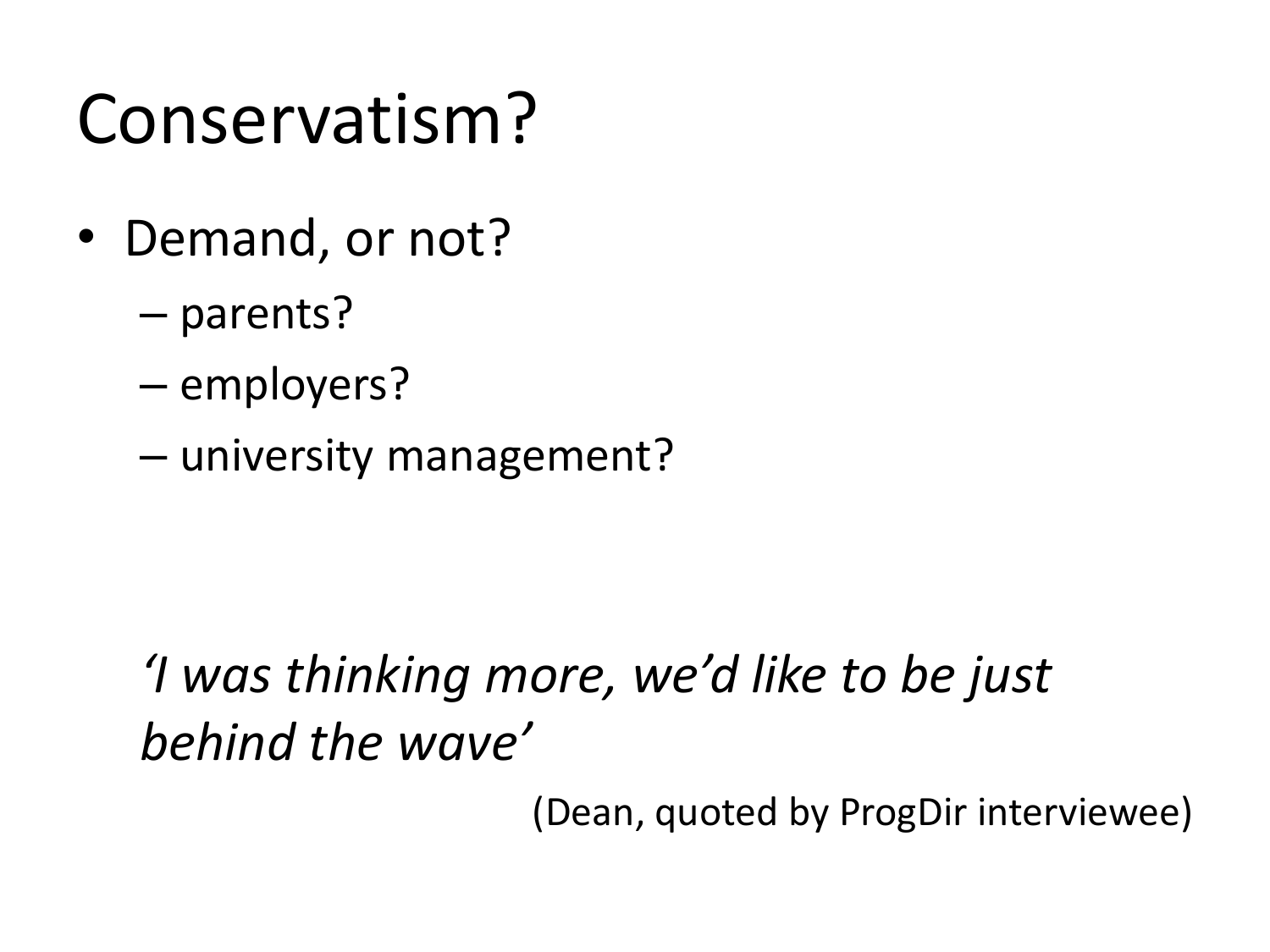The word 'interdisciplinary' clearly denotes a spectrum of experience ….



"Well, which approach shall we try this year?"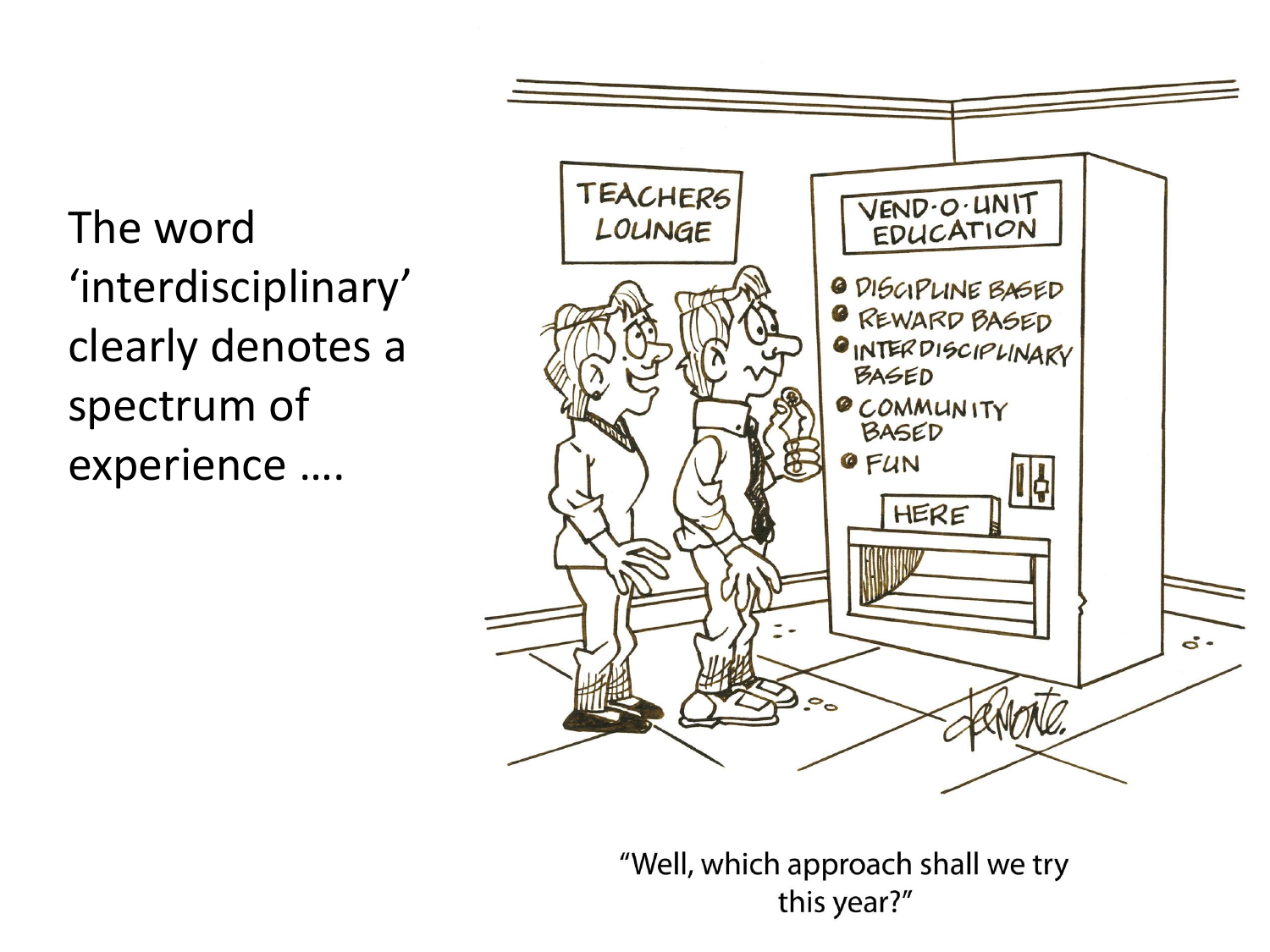## Integrative vs. interdisciplinary?

**Integrative learning** - umbrella term for structures, strategies, and activities that bridge numerous divides (e.g. experiences inside and outside the classroom)

**Interdisciplinary learning** - a subset of integrative learning that fosters connections among disciplines

Klein, 2005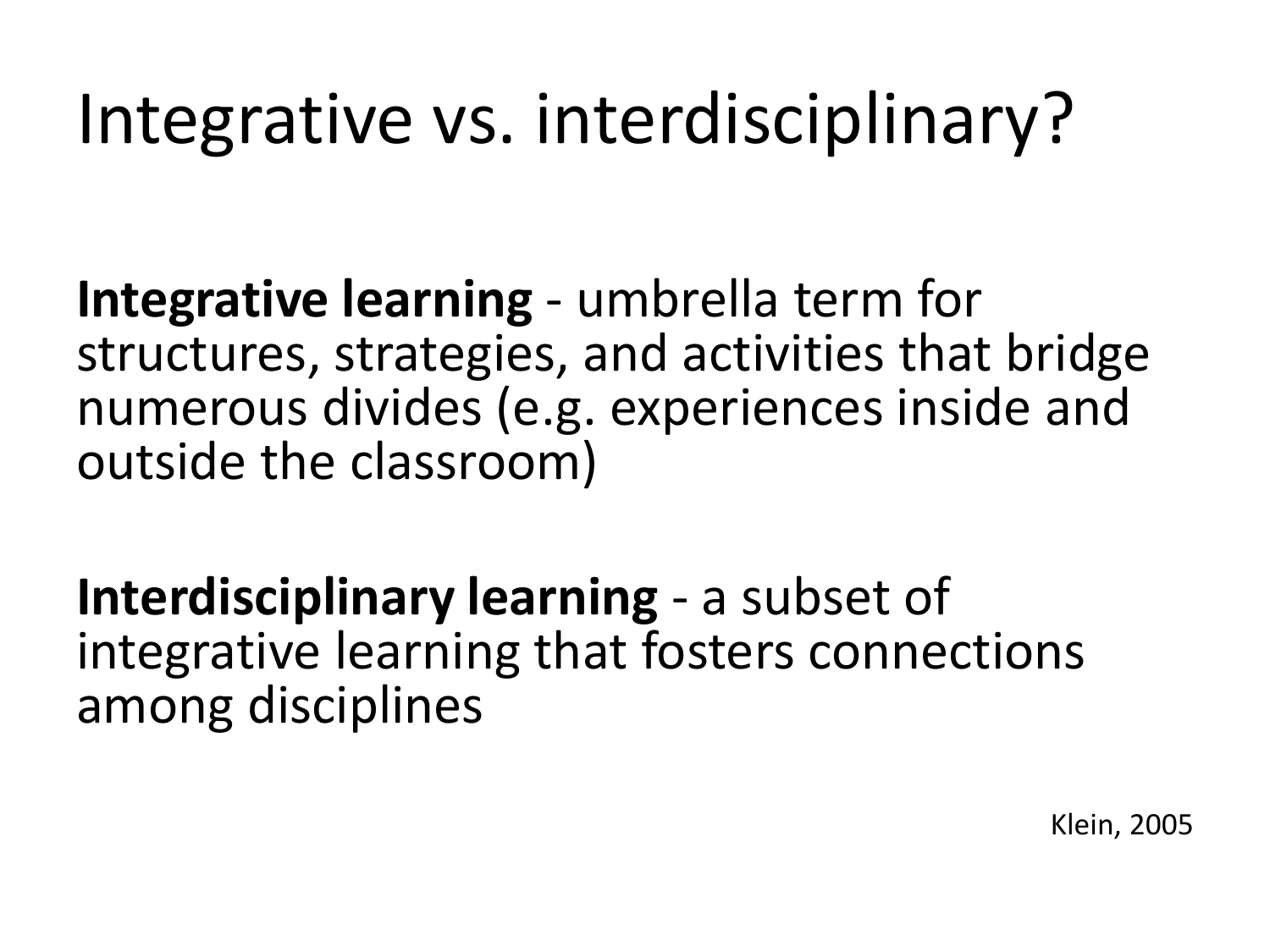# Rigour in ID learning

*The rigor in interdisciplinarity can only come from knowing how, why, and what to integrate* (Szostak, 2007)

- learning broadly about multiple different topics not beneficial to students, unless they learn how to integrate knowledge
- teaching students how to integrate different theories and methods (Szostak, 2007)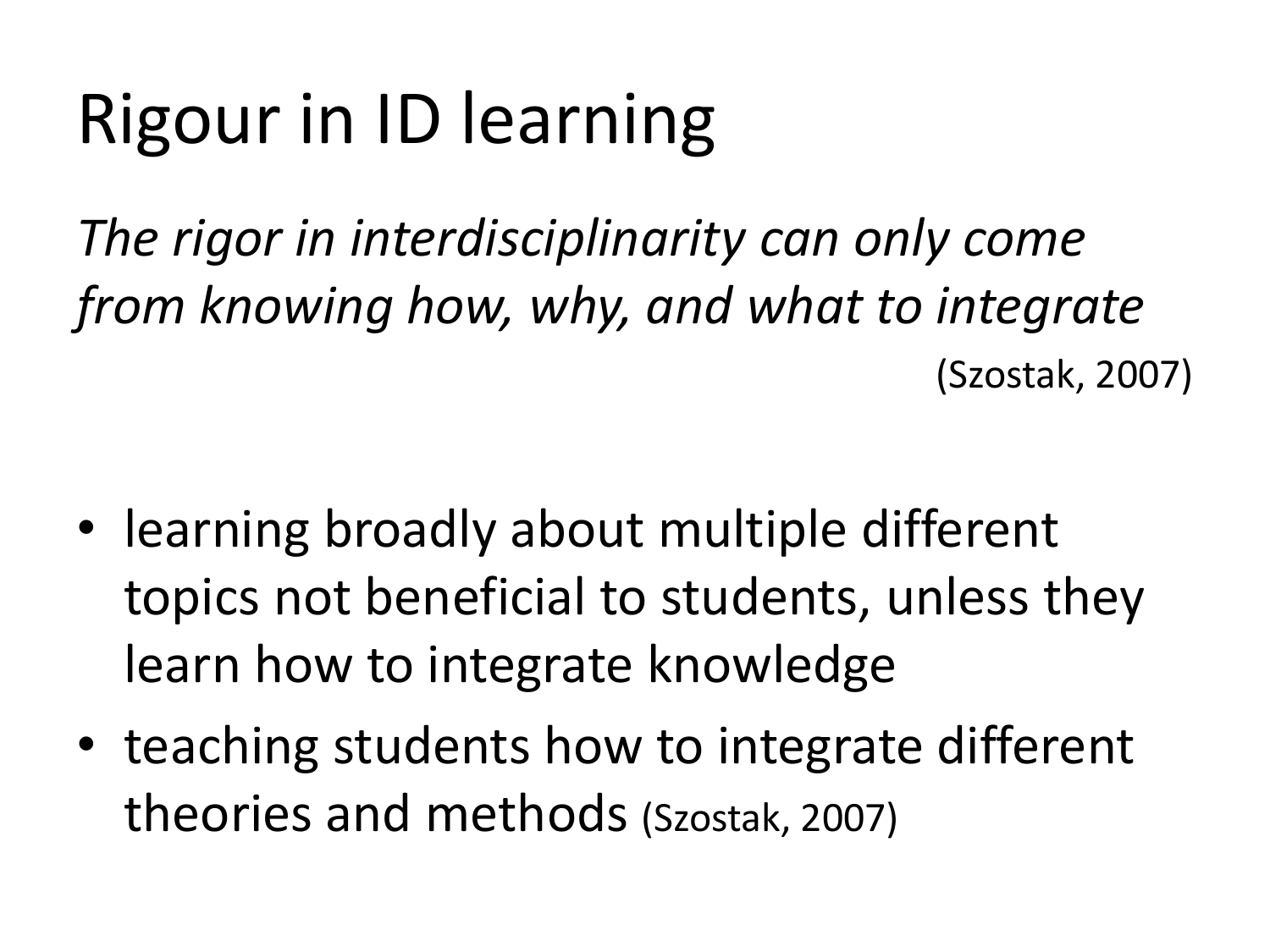## Agents of integration?

*Primarily, it is the student's responsibility to integrate the various contributions of different teachers/modules in the programme*

Views of directors split: 40% agreed 47% disagreed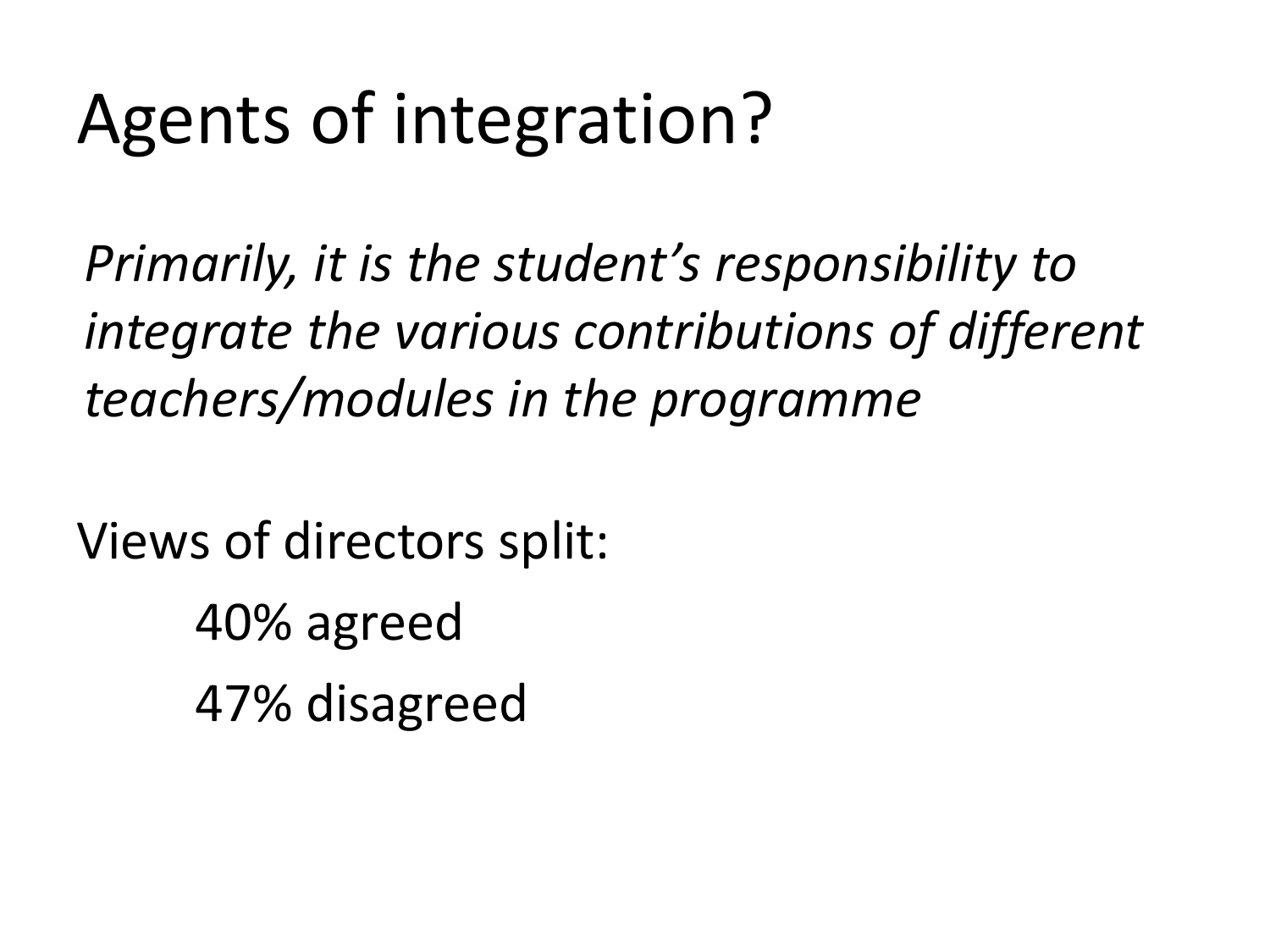## Pedagogies, typologies & principles

1. Pedagogies for interdisciplinarity

2. Typology of approaches to interdisciplinarity

3. Principles supporting interdisciplinarity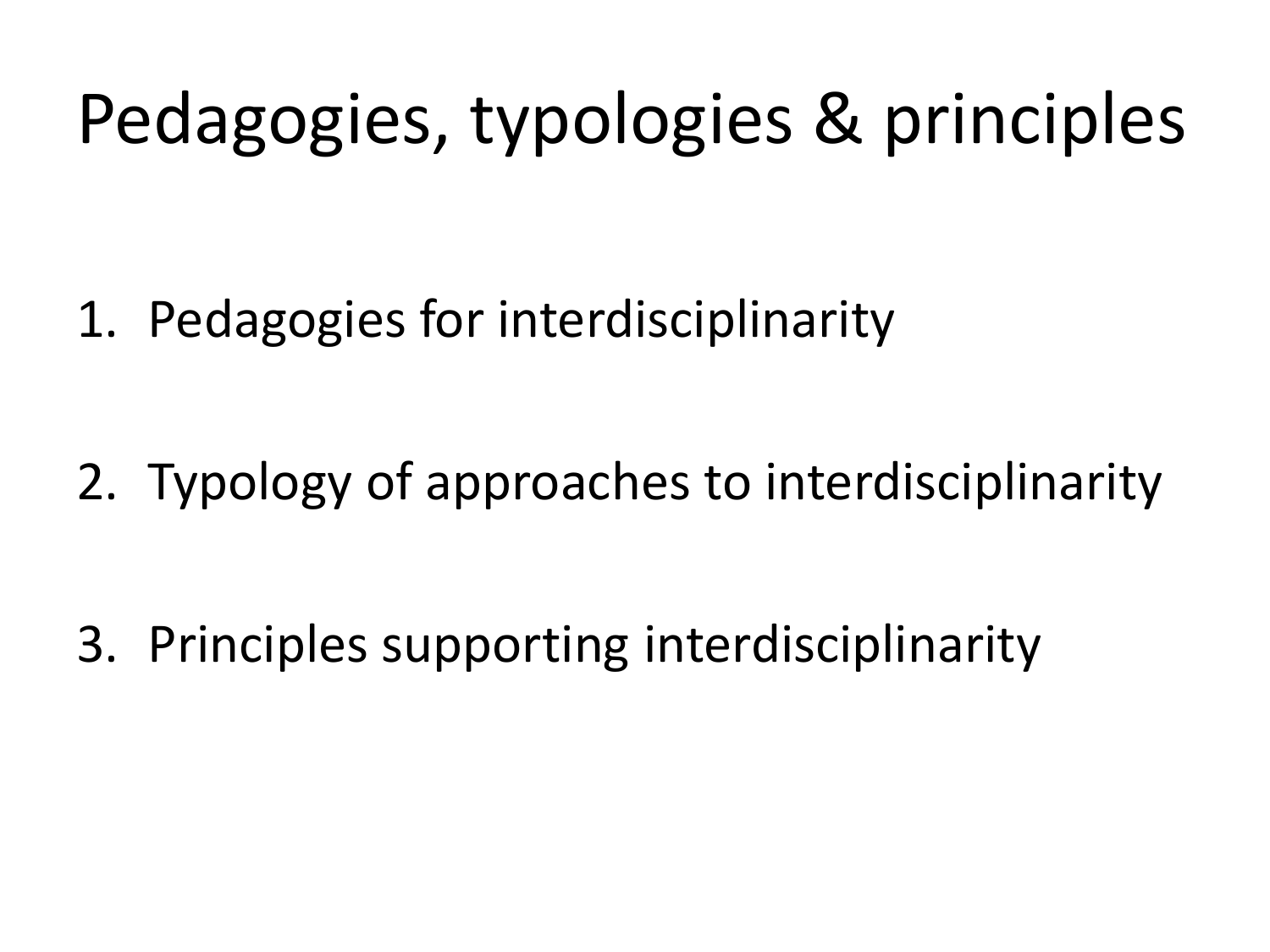| <b>Strategy</b>        | Pedagogical techniques                                     |
|------------------------|------------------------------------------------------------|
| Co-teaching            | Advanced planning and negotiation with co-teacher          |
|                        | Co-advising with industry representatives                  |
|                        | Taking turns in teaching                                   |
|                        | Creating learning community                                |
|                        | Co-creation of syllabus and case studies                   |
| <b>Interactive</b>     | Project-based learning (PBL)<br>$\bullet$                  |
| methods                | Case study methods                                         |
|                        | Role-playing                                               |
|                        | Simulations                                                |
|                        | Virtual methods                                            |
|                        | Peer-assessment and review                                 |
|                        | Peer Assisted Learning (PAL)                               |
|                        | Small-group teaching                                       |
| <b>Programme-level</b> | Interdisciplinary electives<br>$\bullet$                   |
| strategies             | Core courses covering material from different perspectives |
|                        | Research work from the initial stages of graduate school   |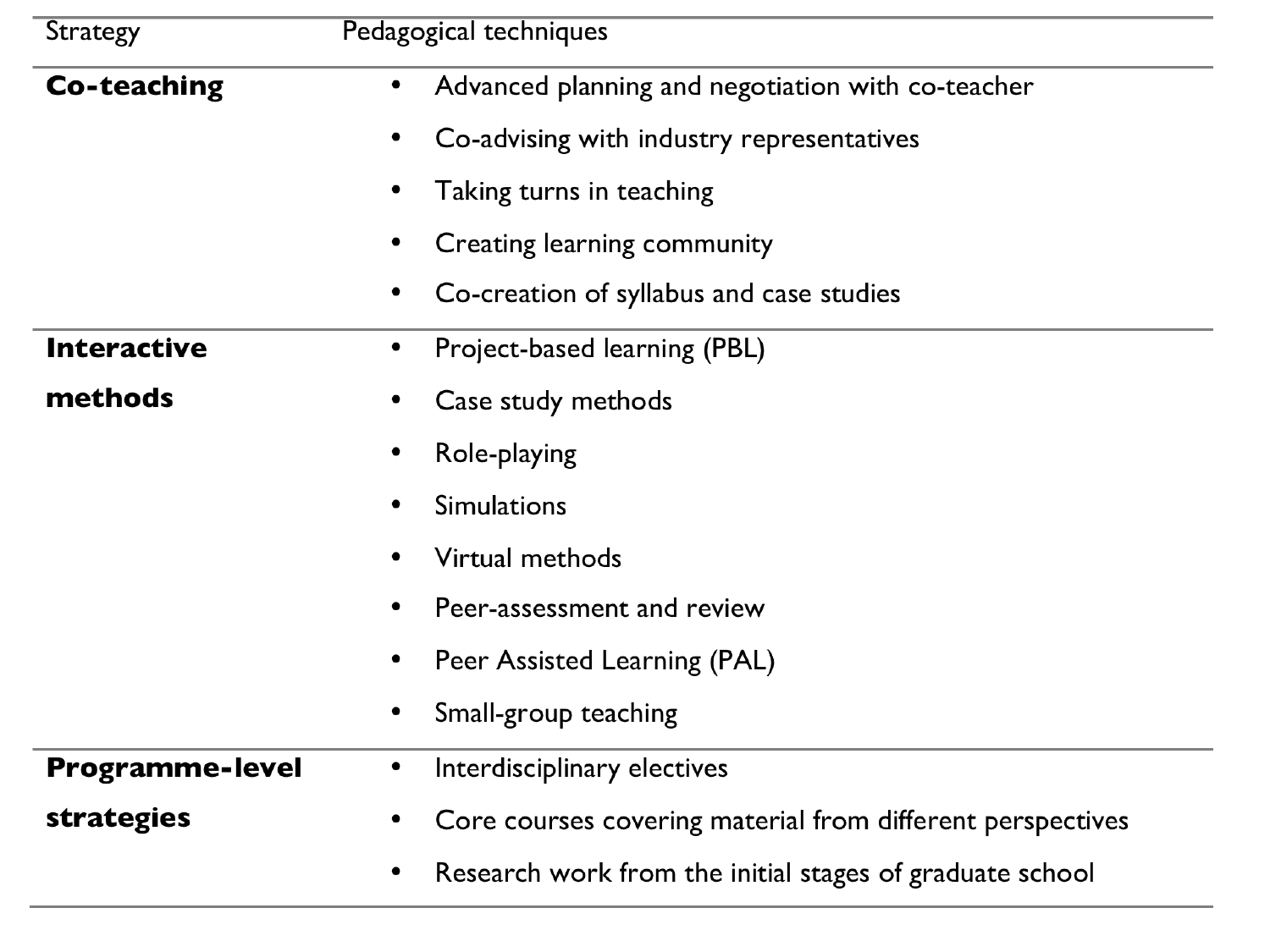#### *There is no unique or single pedagogy for integrative interdisciplinary learning*

#### (Klein, 2005; also DeZure, 2010)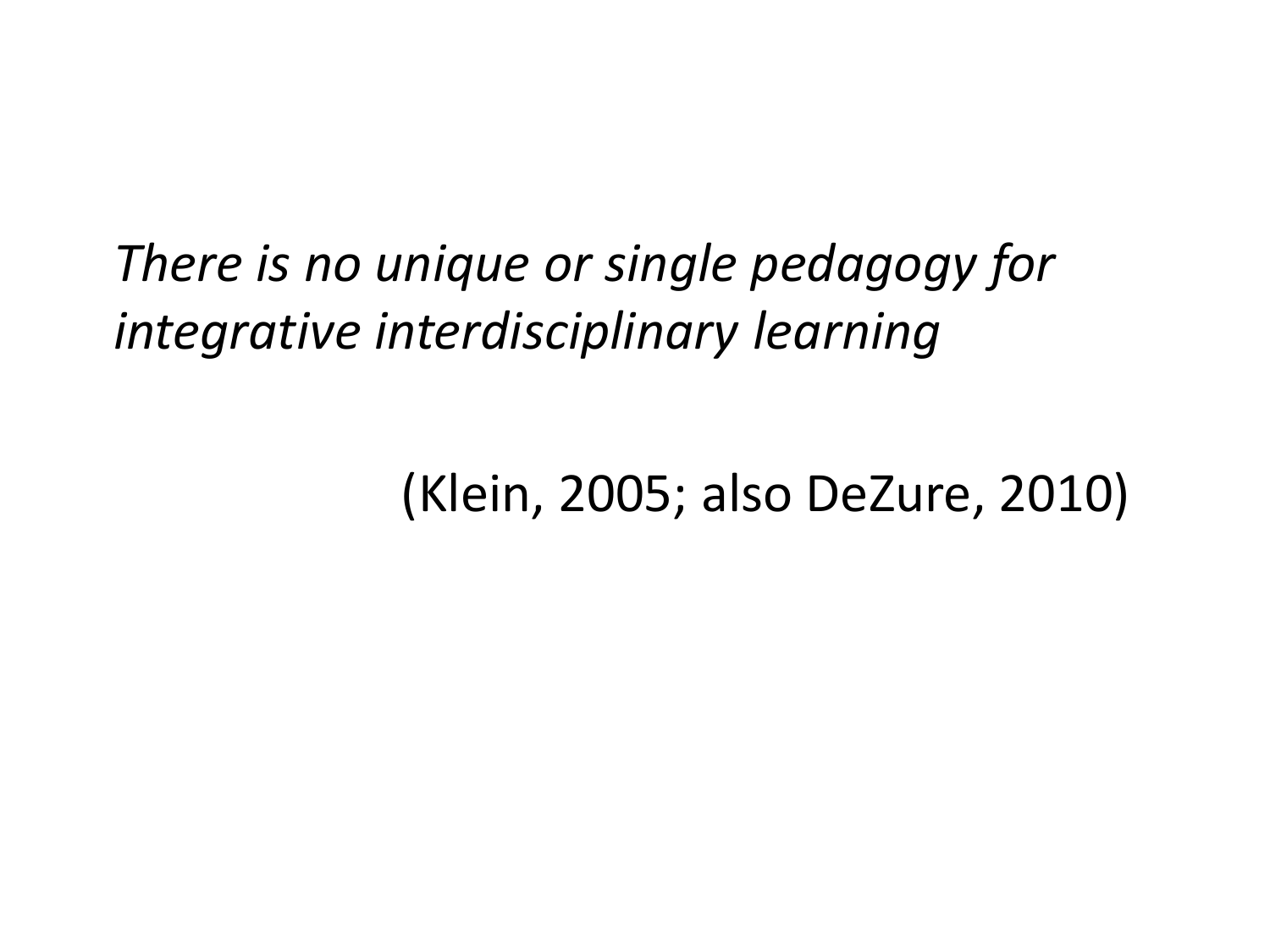# Typology – or not?

- Different scales
	- one-off workshops
	- single course modules or units
	- sometimes full degree programmes
- Different aims (not always fully articulated)
	- general awareness of knowledge beyond the student's immediate degree discipline
	- ability to go further and apply that knowledge
	- a more root-and-branch transformation of the student's way of thinking and viewing the world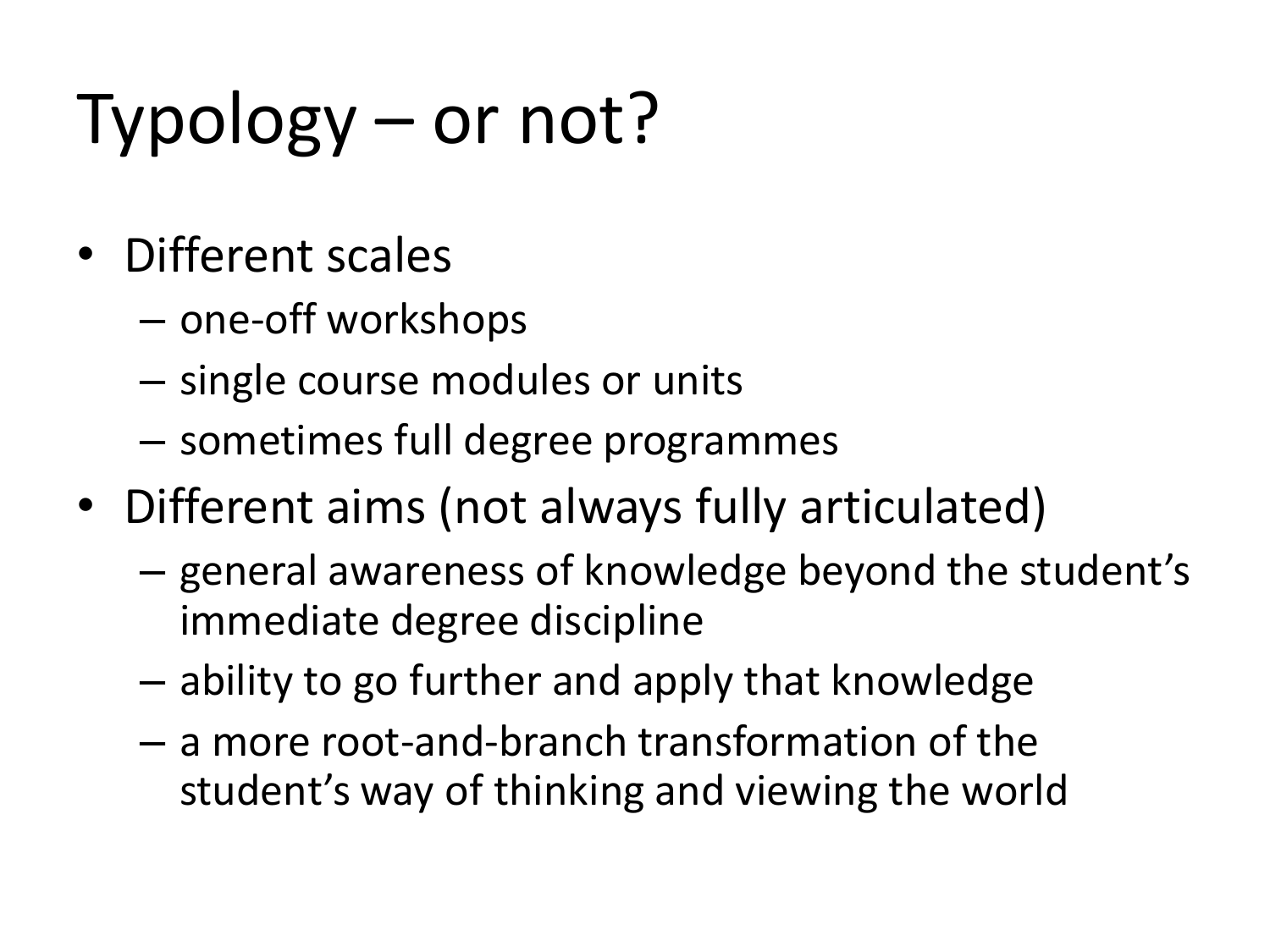### Principles for Development of ID Education

- 1. A whole institution approach
- 2. Clarity of purpose
- 3. Adequately resourced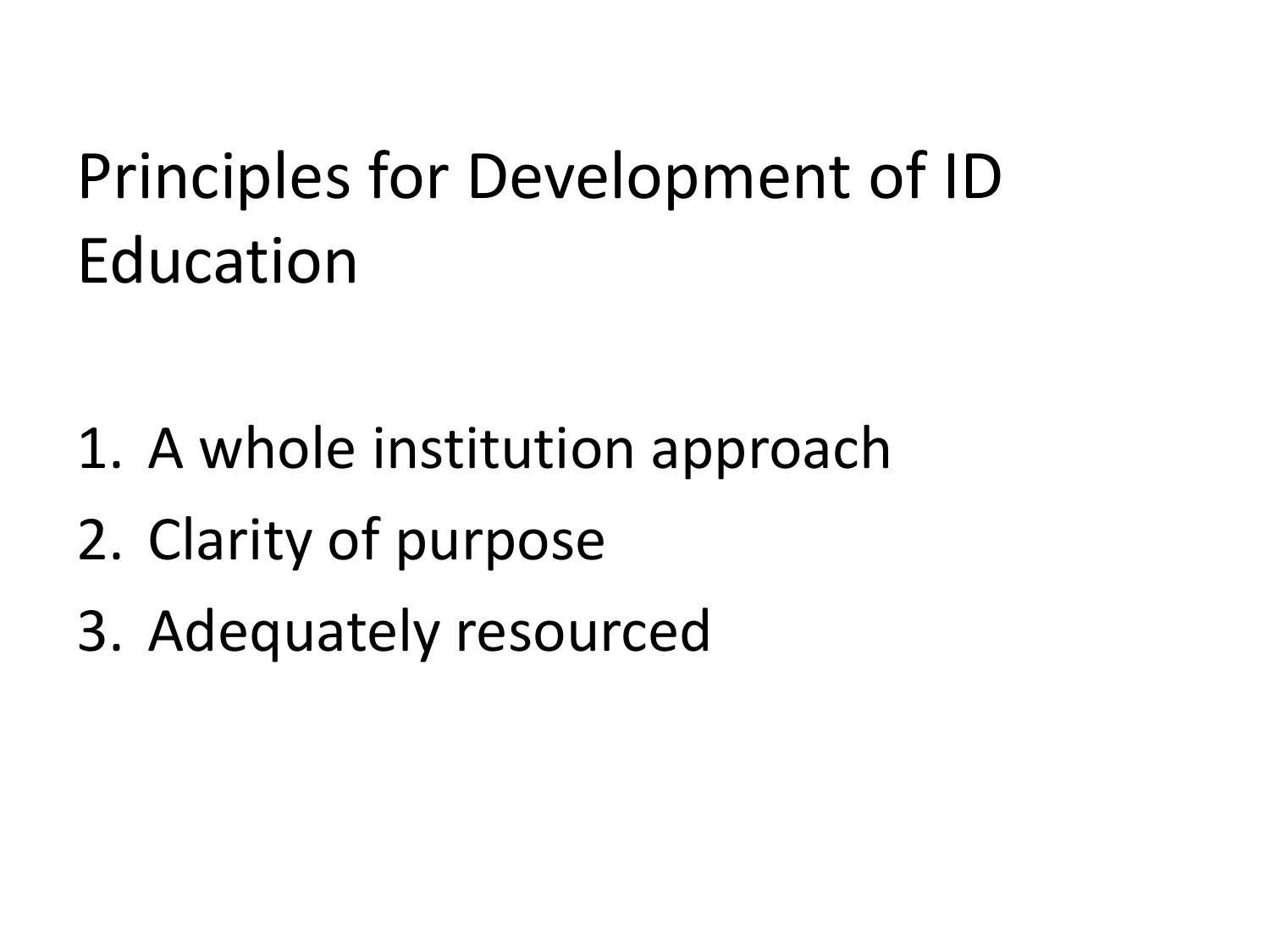## Conceptualising ID education

- ID as a 'threshold concept' (Meyer & Land 2005)?
- Or as a 'commonplace' (Myers & Mcnaughten 1998) [rhetorical tradition of frequently used arguments]?
- A powerful 'trope' [a word used figuratively; sometimes an overused theme or device]?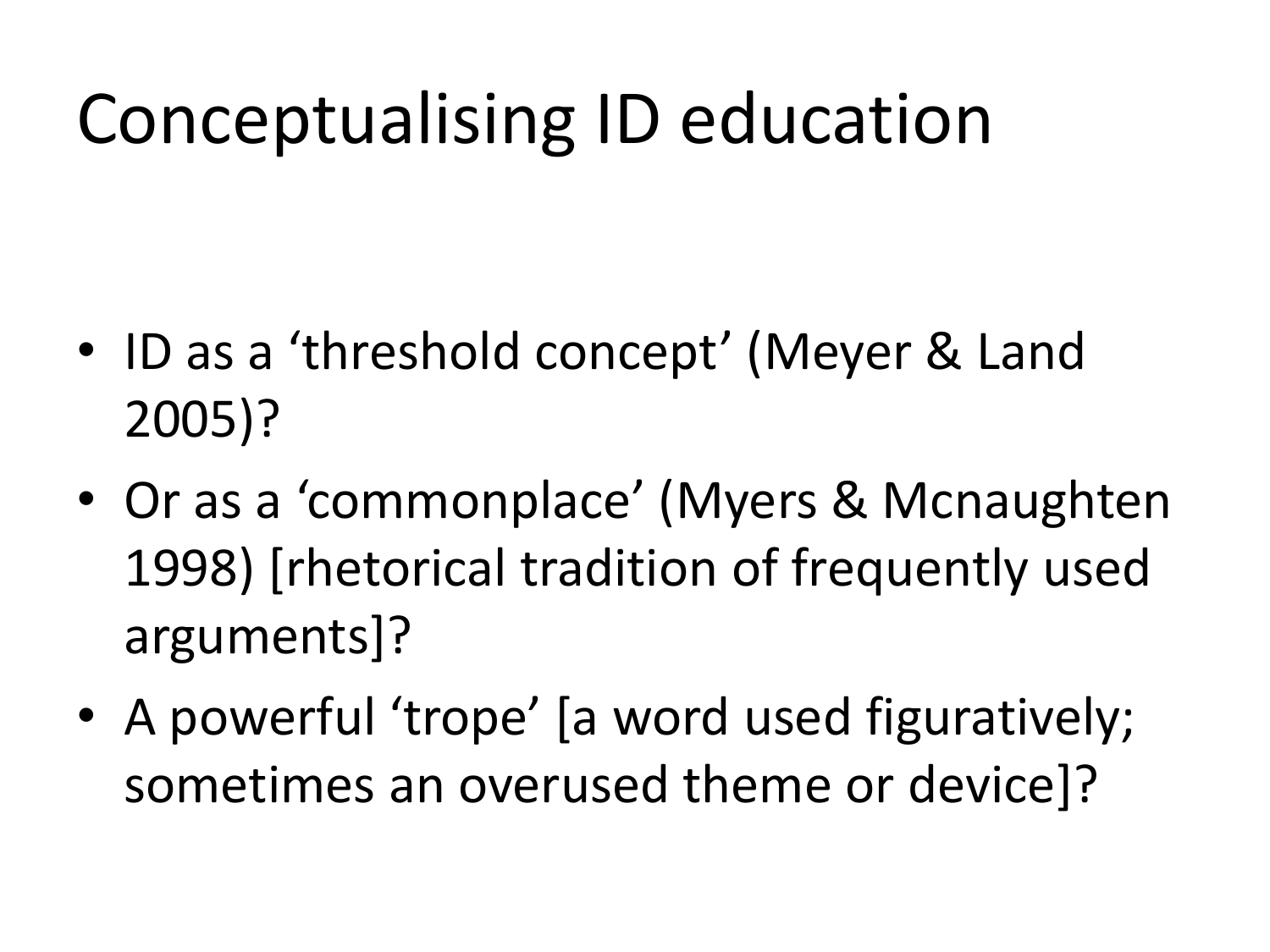# Some concluding thoughts

- Variation in ID provision unsurprising given early stage of evolution within UK HE
- Guard against 'pluridisciplinarity' where students are sole agents of integration
- Tension between institutionalisation and the 'mission for insurgency' inherent in ID
- Does theory lag behind practice?
	- where is the debate about underlying 'curriculum ideologies' (principles, ideas, beliefs and epistemologies) that underpin ID learning?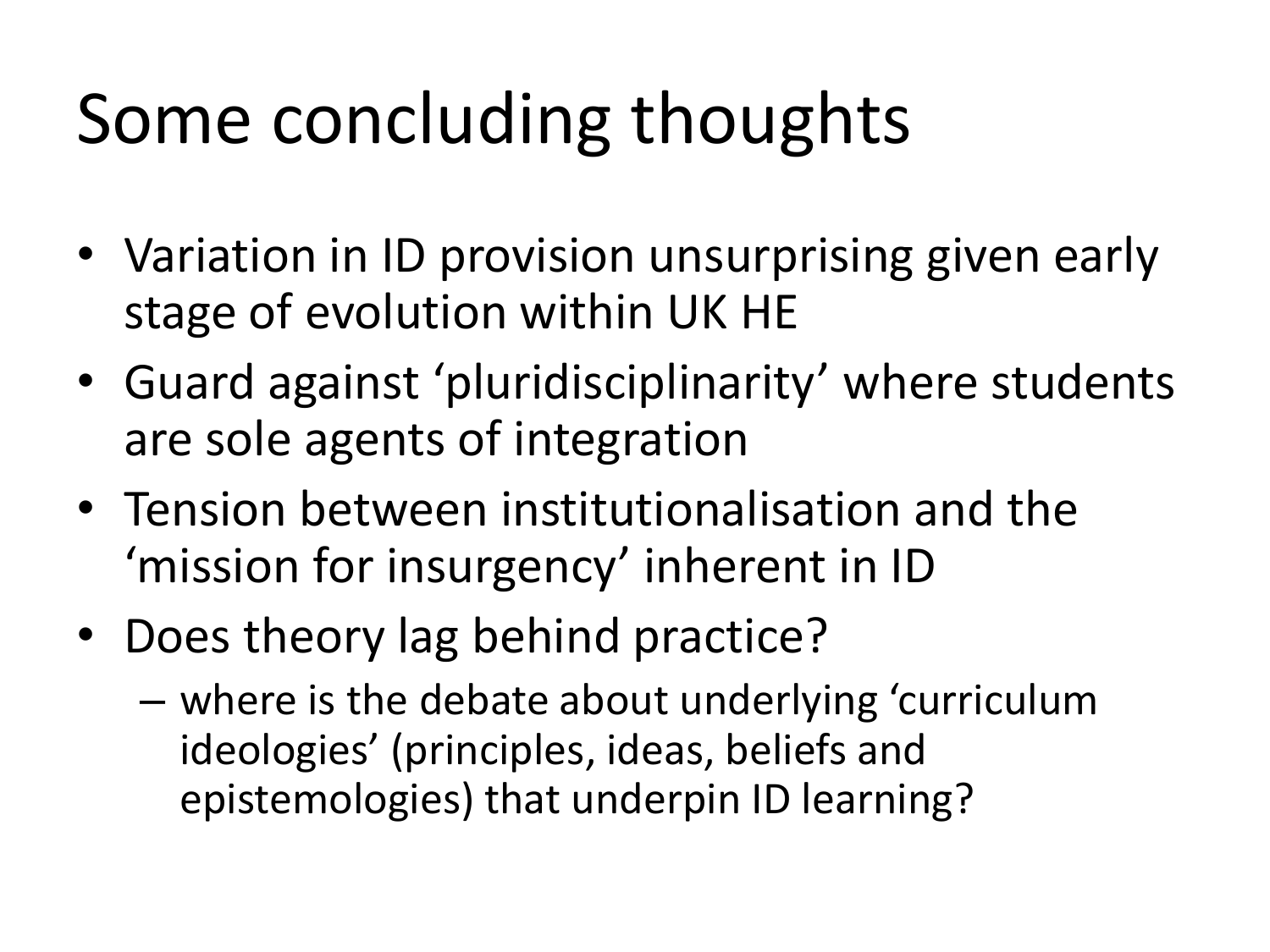c.lyall@ed.ac.u[k](http://tinyurl.com/idwiki) <http://tinyurl.com/idwiki>

# Workshop 1: Laura Meagher, Interdisciplinary integration: whose responsibility?

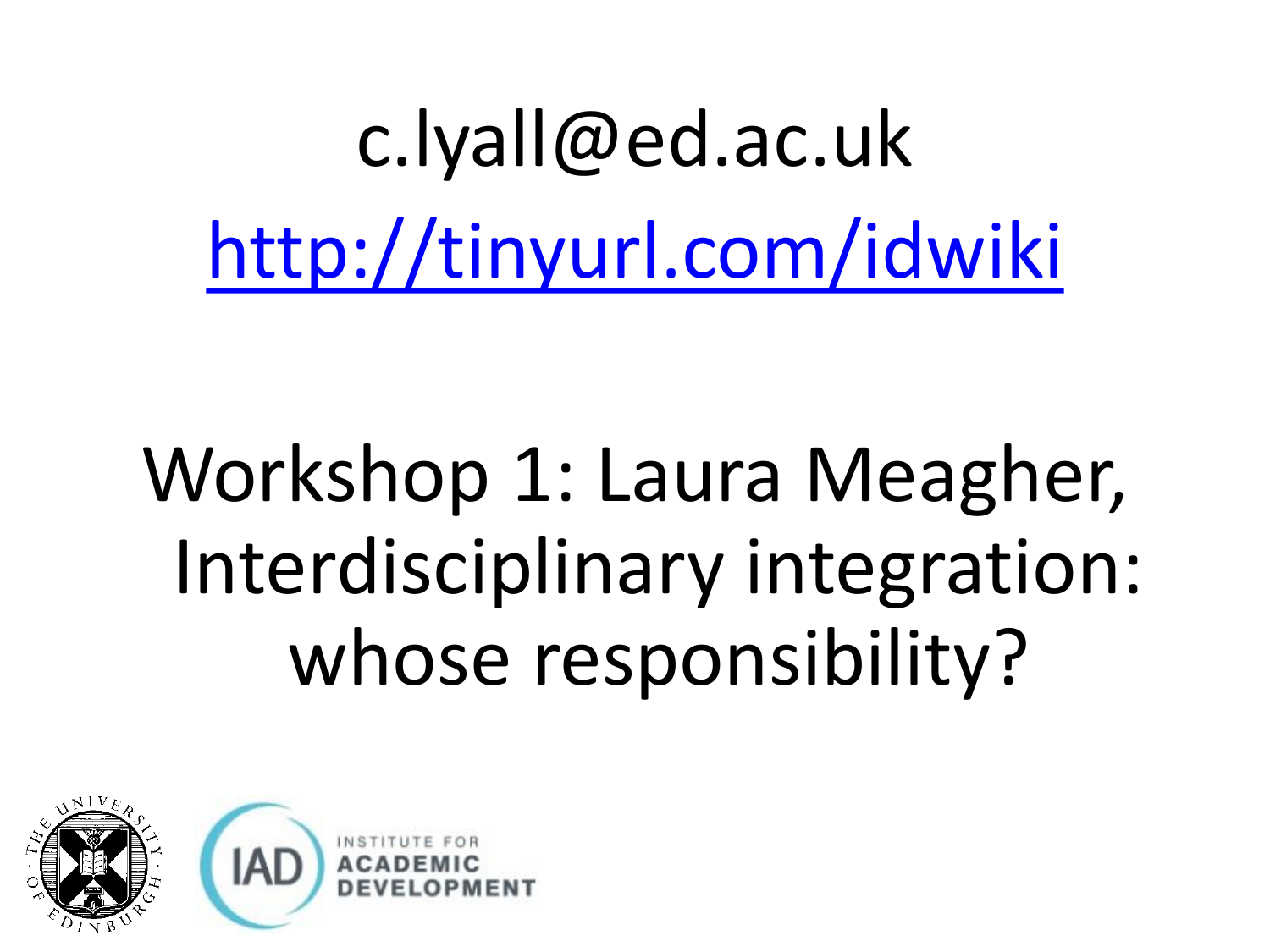### Case studies

- 1. Extracurricular experience in interdisciplinary project teams
- 2. Piloting an interdisciplinary module
- 3. New interdisciplinary UG degree programme
- 4. Professional education PGT masters degree
- 5. Liberal arts UG bridging arts & sciences
- 6. Top-level, institutionalised support for interdisciplinary undergraduate education at a major US university